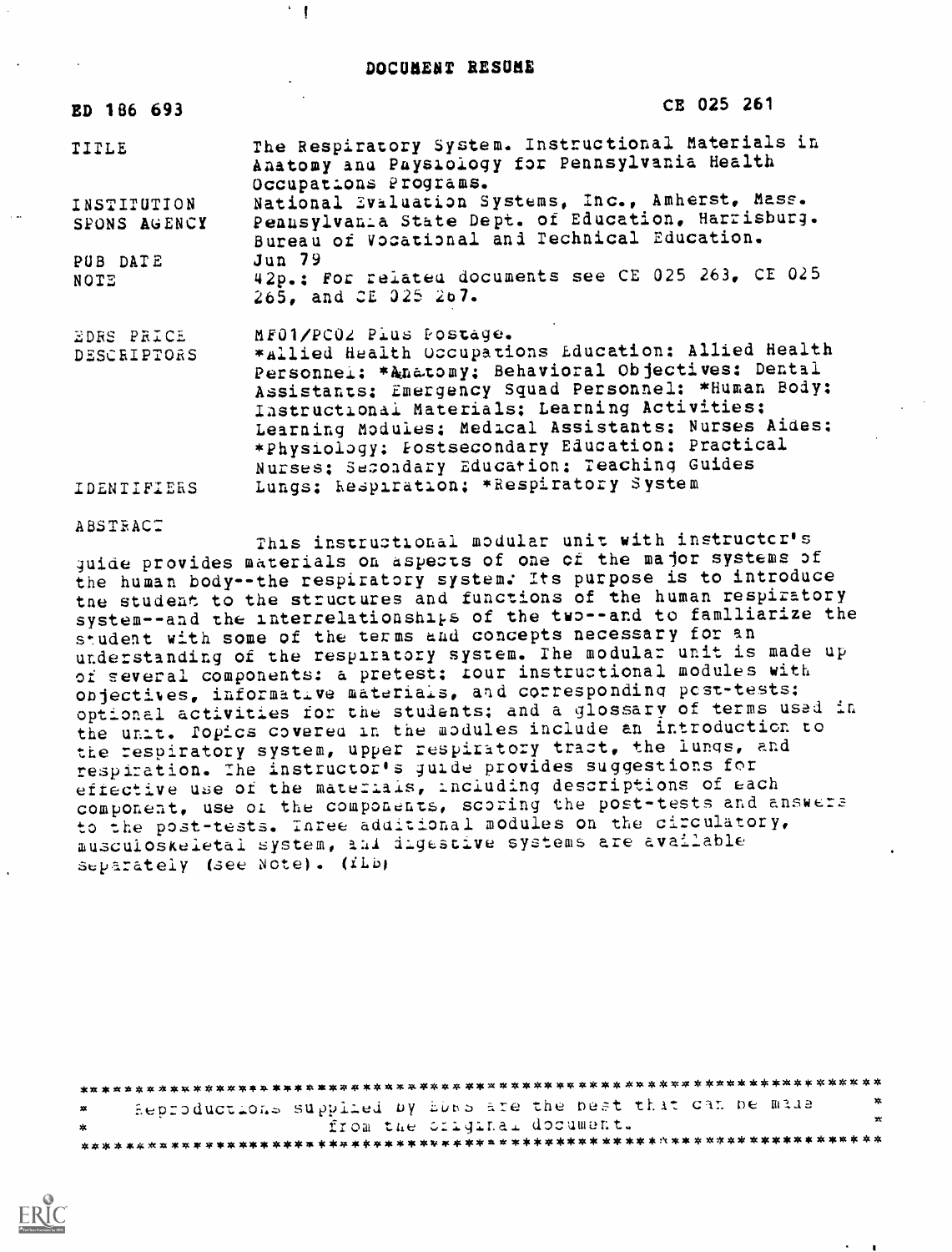101 - 101 - 101 - 101 - 101 - 101 - 101 - 101 - 101 - 101 - 101 - 101 - 101 - 101 - 101 - 101 - 101 - 101 - 10<br>101 - 102 - 102 - 102 - 102 - 102 - 102 - 102 - 102 - 102 - 102 - 102 - 102 - 102 - 102 - 102 - 102 - 102 - 10

-11

 $\Psi=1.0$ 

 $\mathbf{L}^{\bullet}$ 

 $\sim 0.1$ 

Instructional Materials In Anatomy and Physiology for Pennsylvania Health Occupations Programs

THE RESPIRATORY SYSTEM

Prepared for:

Research Coordinating Unit for Vocational Education Pennsyl *v*ania Department of Education Box 911 Harrisburg, Pennsylvania 17126

Prepared by:

National Evaluation Systems, Inc. 30 Gatehouse Road Amherst, Massachusetts 01002





ERIC

U.S. DEPARTMENT OF HEALTH EDUCATION & WELFARE<br>NATIONAL ;NSTITUTE OF E DUCATION

 $\sim 30^4$ 

'.. MF N' "4% Hi I N f, I MAI ?, <sup>I</sup> I) WLV I PI 14..(IN l,k fliii.ANJAYMNOWi..N <sup>A</sup> N,..t i) N (,f y.l 1,P,Avr)1.% <sup>A</sup> I I. Ill, .0 <sup>I</sup> Y kl UENT (USS OF ALL NAT TOKAL ON STORES TE THE ...)<br>EDISK AT (ON PH) STONE ON PHERICIE Y

June, 1979

PERMISSION TO REPRODUCE 1:05. MATERIAL HAS BEEN GRANTED BY

 $\ddot{\cdot}$ 

'6. Fora

10 THI-. EDUCATIONAI RESOURCES INFORMATION CENTER (ERIC) "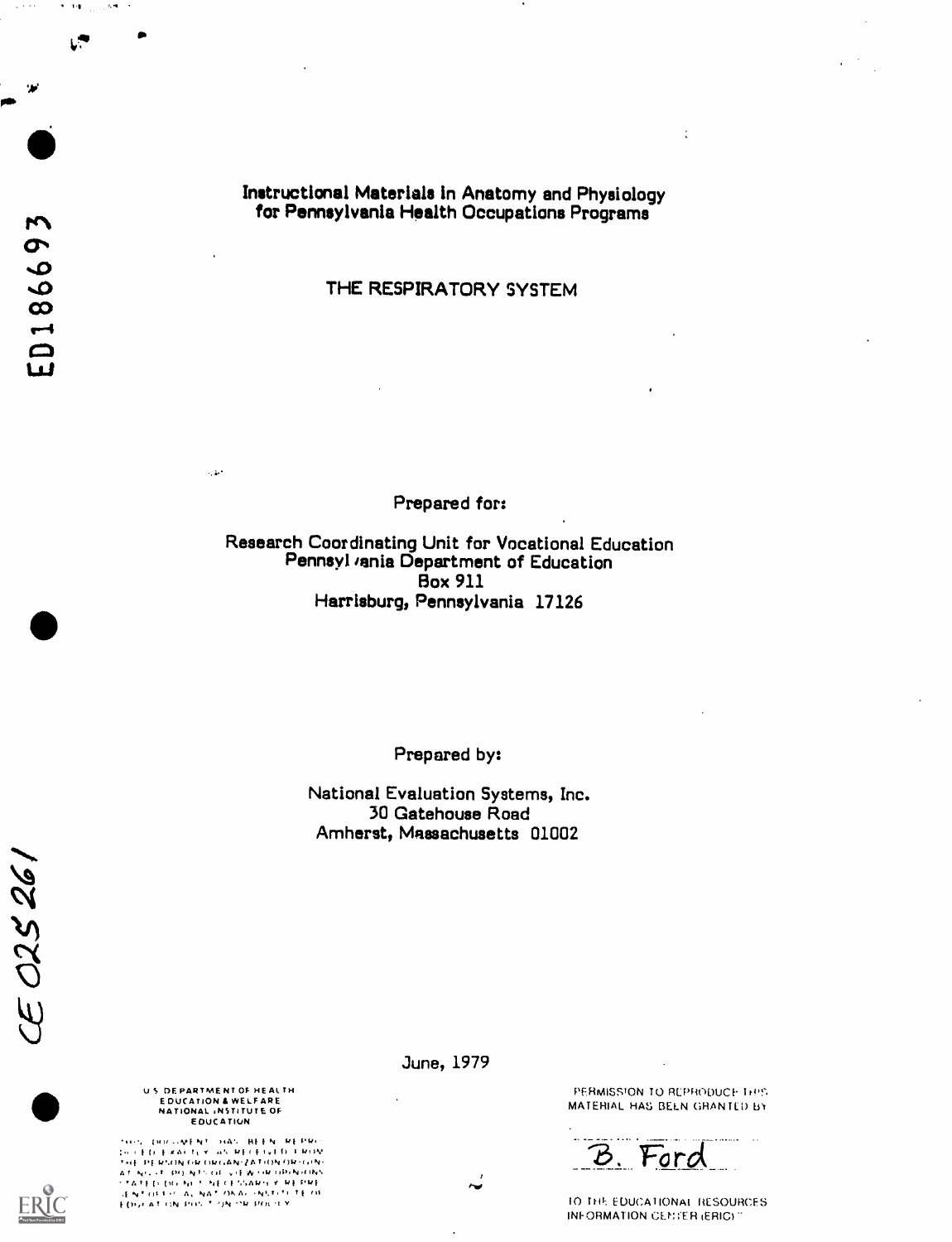### **PREFACE**

**4, 1990 - 1990 - 1990 - 1990 - 1990 - 1990 - 1990 - 1990 - 1990 - 1990 - 1990 - 1990 - 1990 - 1990 - 1990 - 1** 

An understanding of basic human anatomy and physiology is essential to any person preparing to enter a health occupation. This instructional unit is designed to introduce you to the structures and functions of the human re system-and the interrelationships of the two--and to familiarize you with some of the terms and concepts necessary for an understanding of the respiratory system.

This unit consists of a pretest; four modules with their optional activities and post-tests; and a glossary of terms.

Begin this modular unit by taking the brief pretest at the front of the booklet. The pretest is for your use only, to give you an idea of what is included in this unit, and to give you an indication of the areas within the unit to which you should pay special attention (perhaps by working on the optional activities). When you have completed the pretest, turn to the answers in the back (page 29). to check your own score. You will not be graded on the pretest.

Next, read through each of the modules (Introduction to the Respiratory<br>System, Upper Respiratory Tract, The Lungs, and Respiration) and investigate<br>any of the optional activities that may be helpful or interesting to you. optional pctivities will help you learn more about some of the material presented.

At the end of this unit (page 27) is a glossary which provides you with brief definitions of mary of the terms used in the modules.

Upon completion of each module, you should be able to demonstrate an understanding of the material presented, by your performance on the post-test. When you have finished a module and feel that you understand the information in that module, take the post-test that follows it. Write down your answers on ONE piece of paper and pass it in to your instructor, who will give you your grade.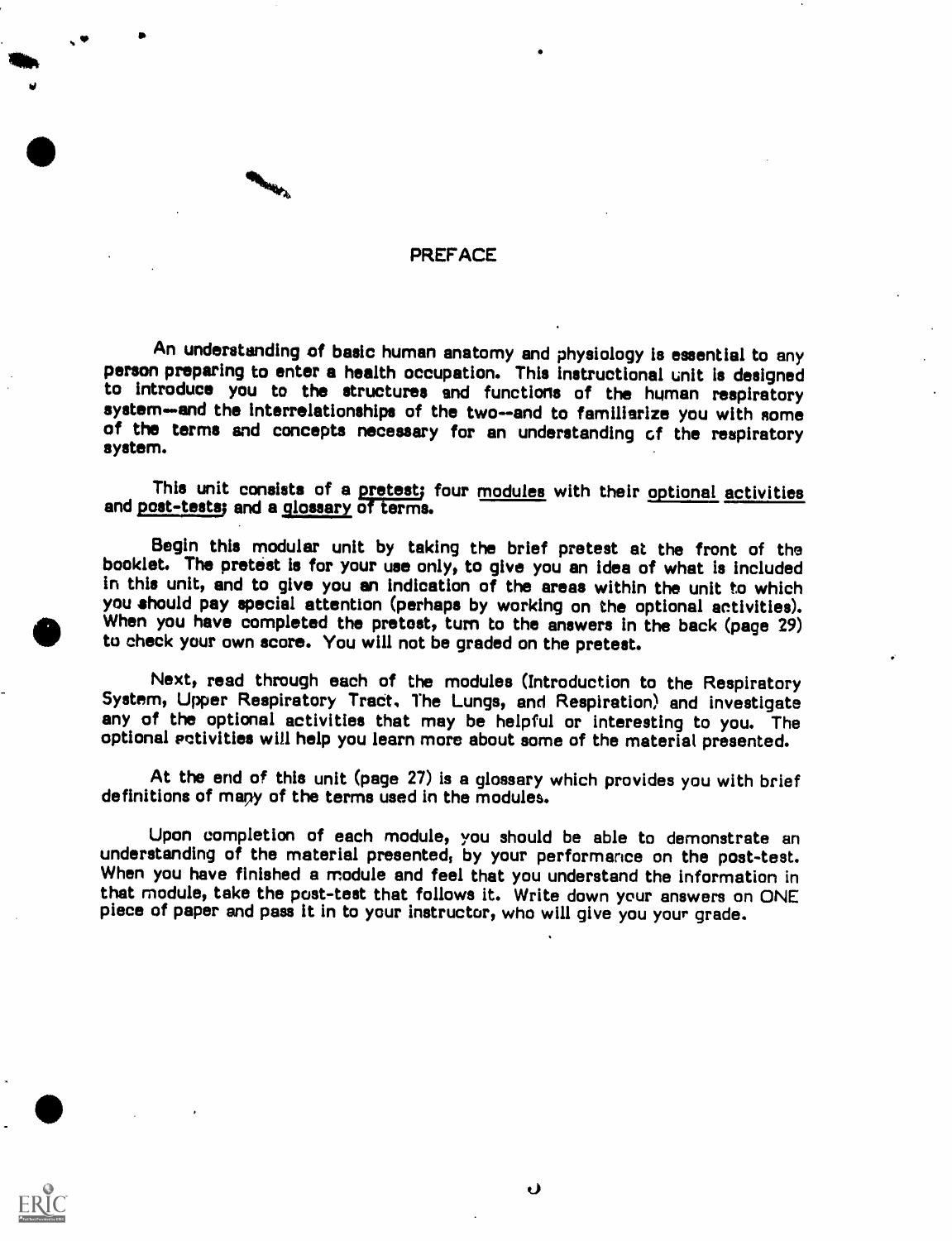### PRETEST

-2-

 $C_{\mathcal{F}}$  and  $C_{\mathcal{F}}$ 

- 1. Which of the following is a part of the respiratory system?
	- A. heart<br>B. brain
	- brain
	- C. lunge D. liver

 $\ddot{\phantom{a}}$ 

2. Which of the following Is removed from the blood through respiration?

- A. hemoglobin<br>B. carbon dioxi
- B. carbon dioxide<br>C. qlucose
- glucose
- D. erythrocytes
- 3. The main function of the respiratory sytem is to provide the blood with

4. During inspiration, air first passes through the:

- A. bronchi.
- alveoli.
- C. lungs. D. nose.
- 

5. The pairs of hollow chambers surrounding the nasal cavity are called

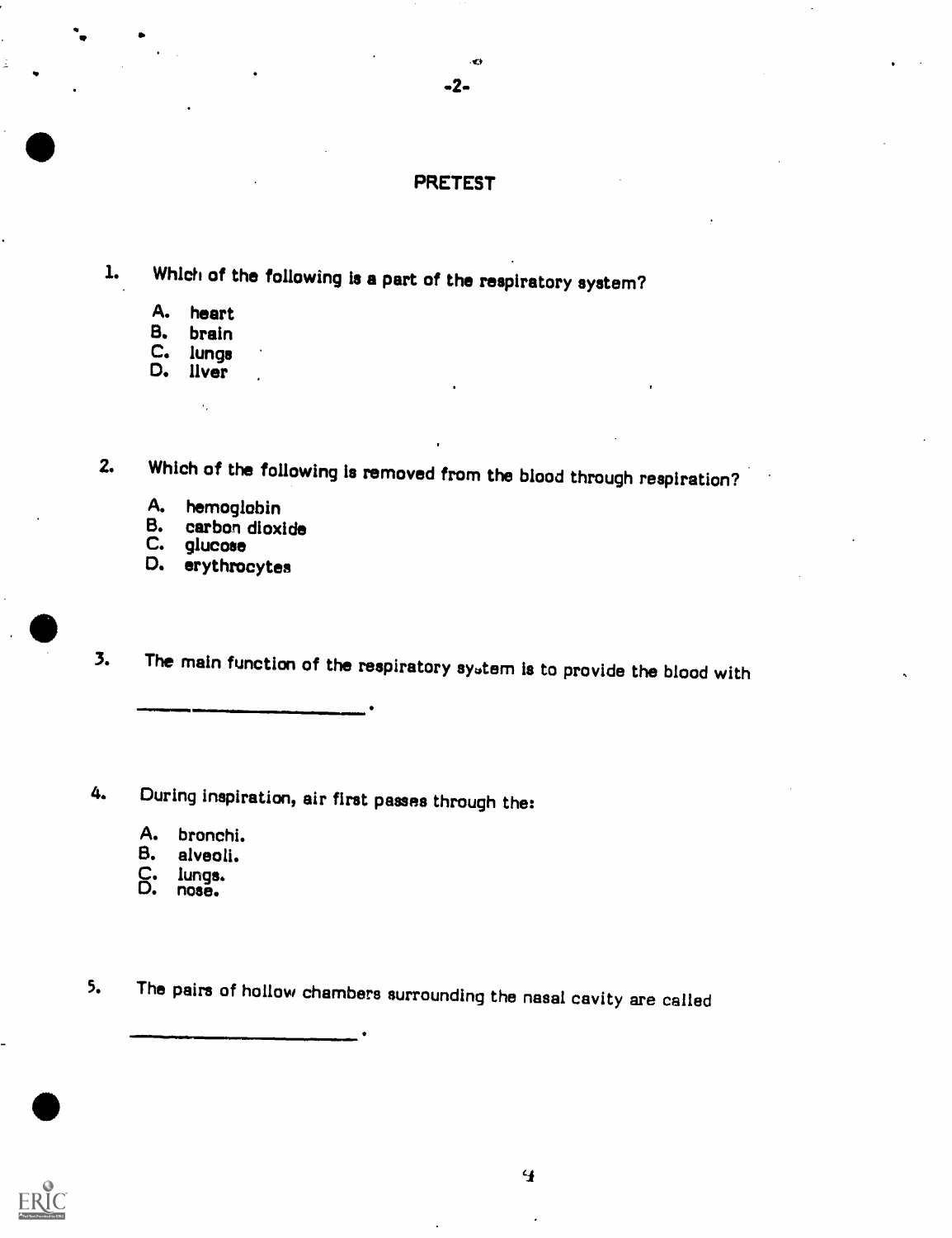6. Which of the following is found in the larynx?

- A. vocal cords<br>B. bronchi
- bronchi
- C. turbinates
- ID. sinuses

7. The structures in the throat that vibrate to produce sounds are the

8. The two passageways that split from the trachea and lead to the lungs are called

9. The primary muscle involved in breathing is the:

- A. pleura.
- B. diaphragm.
- C. pharynx.
- D. trachea.

10. Name the two major types of respiration..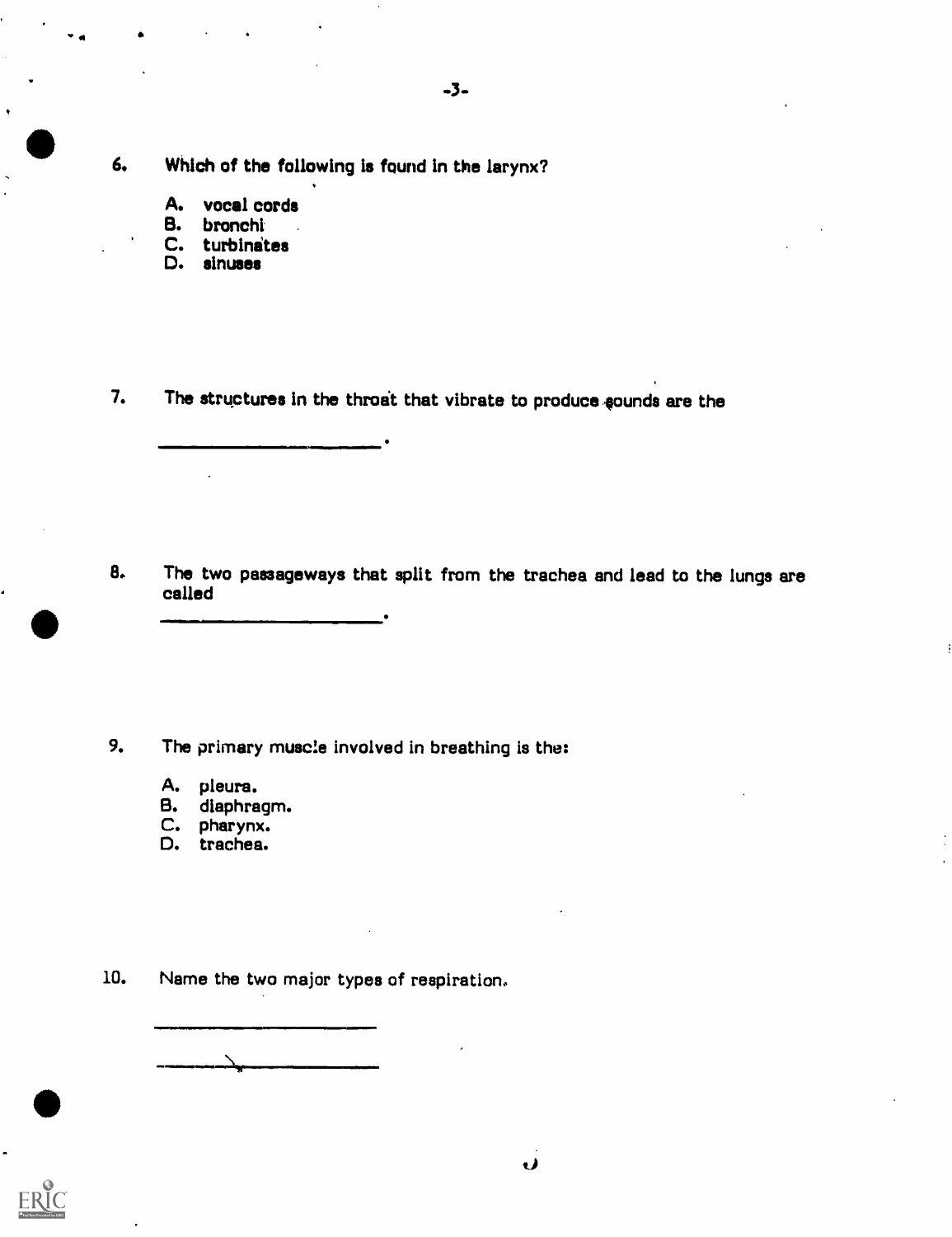### INTRODUCTION TO THE RESPIRATORY SYSTEM

#### Goals

Upon completion of this module, you should be able to:

1. Identify the components of the respiratory system.

2. Identify the major functions of the respiratory synthm.

### COMPONENTS OF THE RESPIRATORY SYSTEM

The respiratory system is the system of the body that we are probably most aware of in our daily activities. Hard exercise, chest colds, stuffy rooms, and frosty mornings make us aware of the actions of the respiratory sys

Although the human body can survive for a considerable period of time<br>without some of the materials necessary to support life (such as food and water),<br>it cannot survive for more than a few minutes without oxygen. Deprived

The respiratory system consists of two major divisions: conducting organs and gas exchange organs. Essentially, the conducting organs (upper tract) form <sup>a</sup> tube opening to the outside environment to permit airflow to and from the lower area. This tube includes the nasal cavity, pharynx, larynx, and trachea.

Gas exchange occurs in the lungs. In the lower area, multiple branchings of the passageways lead to the lungs and the organs where gas exchange occurs: the alveoli, which are the functional units of the respiratory system. Also important to the respiratory process are the structures associated with the lungs: the pleurae, the chest wall and ribcage, and the diaphragm and musc

 $\overline{U}$ 



Δ.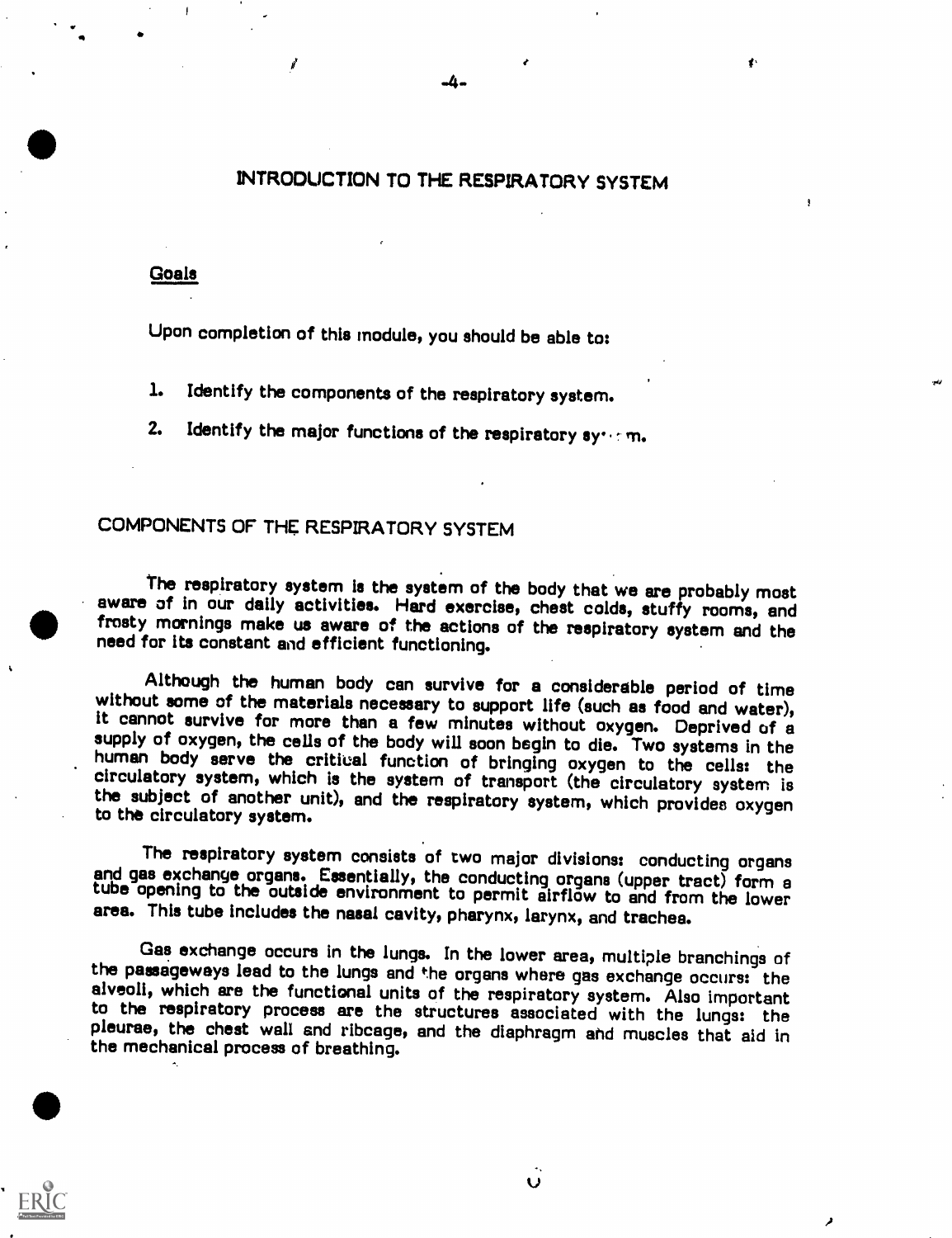Figure 1 shows the structures and organization of the respiratory system.

 $\mathbf{I}$ 



Figure 1. The Respiratory System

ż

ERIC

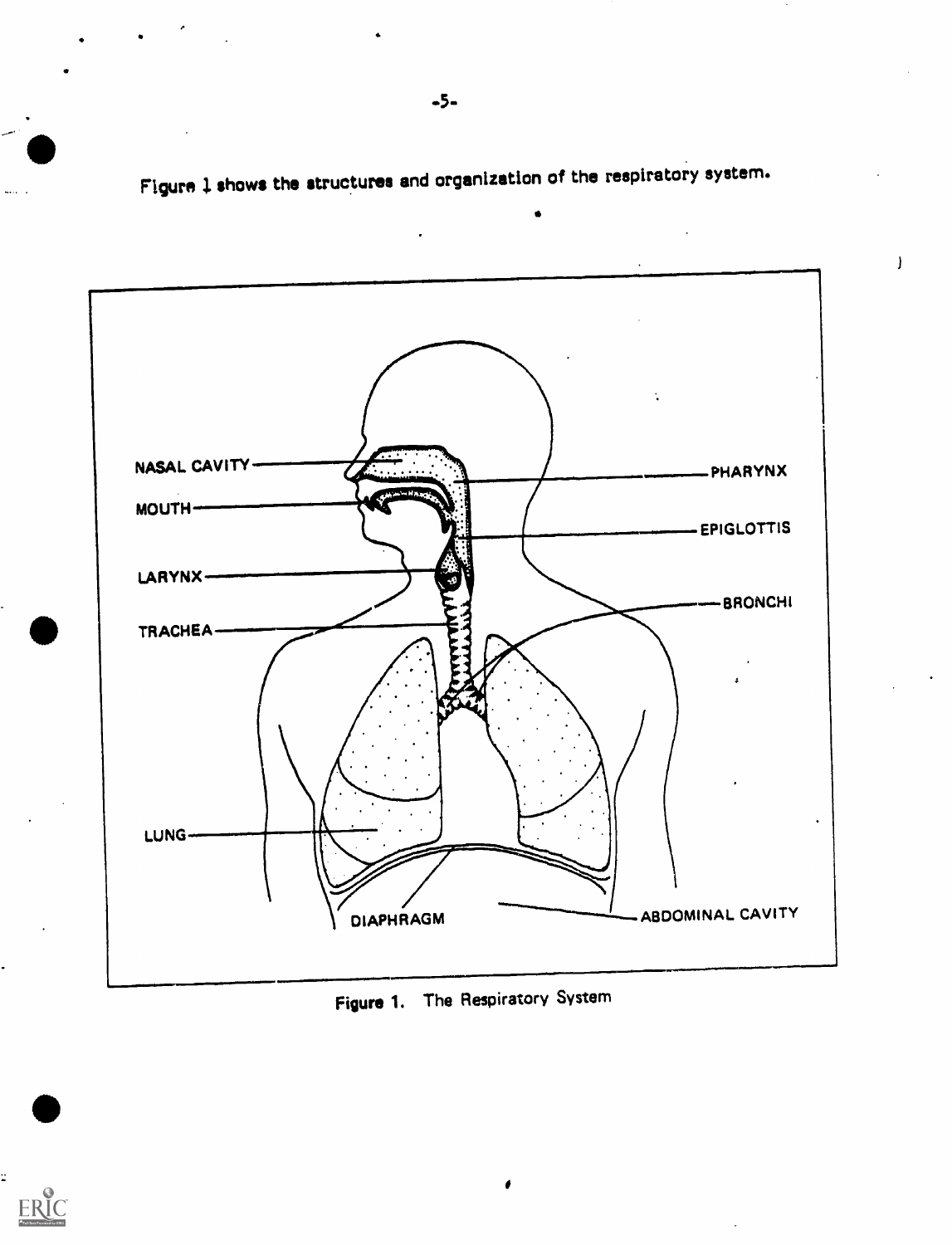## FUNCTIONS OF THE RESPIRATORY SYSTEM

Breathing is a cycle that begins with inspiration, or taking in air. Next follows a two-way exchange: oxygen passes from the lungs into the bloodstream and carbon dioxide passes from the bloodstream into the lungs. Carbon dioxide is a waste product of normal cell functioning (metabolism) and must be vented from the body by expiration, or exhaling. In fact, breathing is triggered when carbon dioxide concentration in the blood reaches a certain level; the body breathes in order to eliminate carbon dioxide as well as to take in oxygen. The cycle of inspiration-expiration (respiratory rate) is triggered about 10-14 times per minute In a resting adult and about 20 times per minute in a child. The rate of respiration depends largely on body demands. As body activity increases, so does the utilization of oxygen and the production of carbon dioxide. When the trigger level of carbon dioxide is achieved more rapidly, breathing becomes faster and deeper.

Because the respiratory system is open to the outside environment (through the nose and mouth), it is susceptible to particles and bacteria in the air. Pollutants and microorganisms are taken in with every breath of air. Secretions produced by the respiratory tract trap and engulf the particles and pollutants, and even contain enzymes which destroy bacteria. In this way the respiratory system protects the body from constant exposure to harmful- particles, while tarrying or, the process of supplying the body with the oxygen necessary to maintain life.

 $\overline{\Omega}$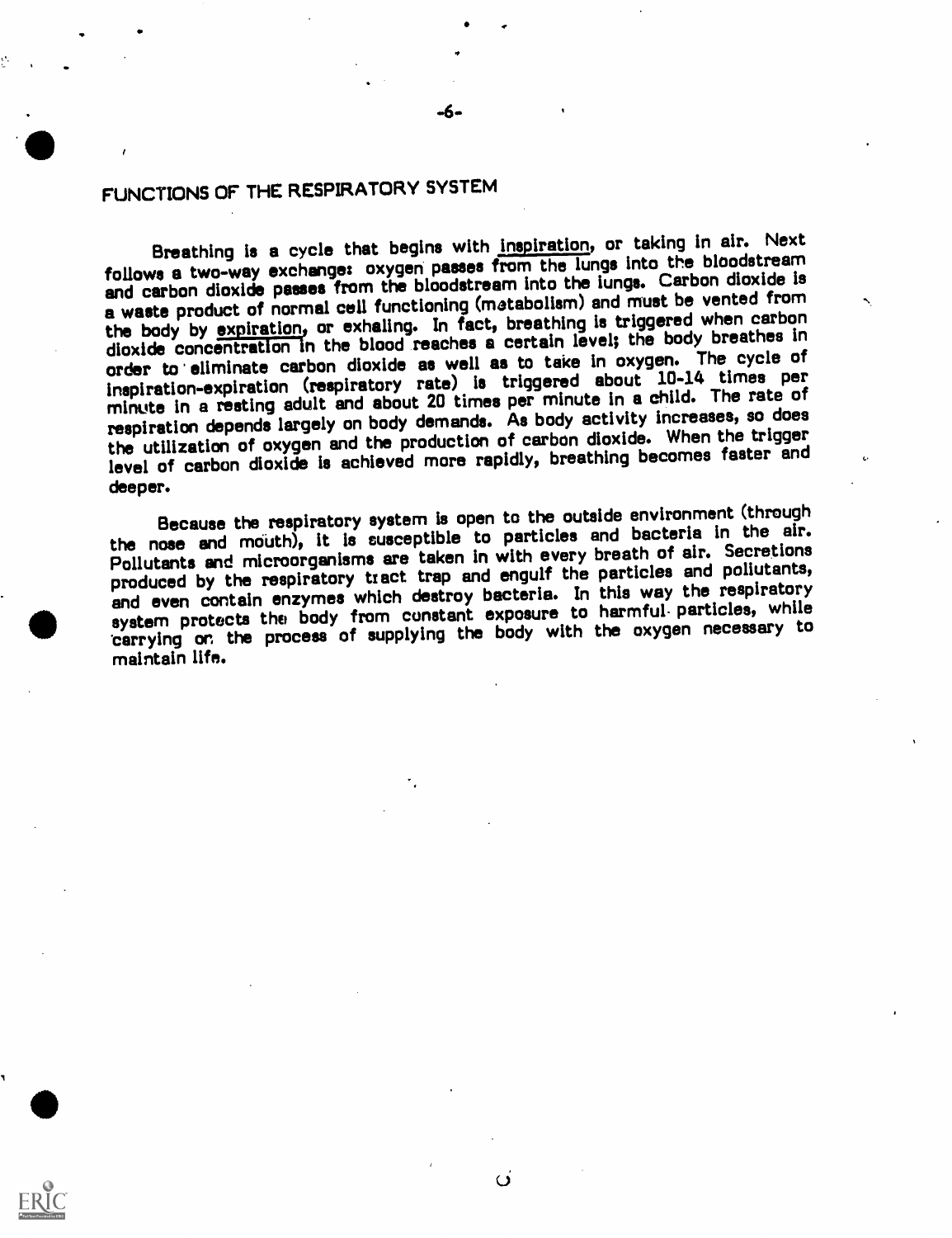### FUNCTIONS OF THE RESPIRATORY SYSTEM

**111** 

Breathing is a cycle that begins with inspiration, or taking in air. Next follows a two-way exchange: oxygen passes from the lungs into the bloodstream and carbon dioxide passes from the bloodstream into the lungs. Carbon dioxide is a waste product of normal cell functioning (metabolism) and must be vented from the body by expiration, or exhaling. In fact, breathing is triggered when carbon dioxide concentration In the blood reaches a certain level; the body breathes In order to eliminate carbon dioxide as well as to take in oxygen. The cycle of inspiration-expiratibn (respiratory rate) is triggered about 10-14 times per minute in a resting adult and about 20 times per minute in a child. The rate of respiration depends largely on body demands. As body activity increases, so does the utilization of oxygen and the production of carbon dioxide. When the trigger level of carbon dioxide is achieved more rapidly, breathing becomes faster and deeper.

Because the respiratory system is open to the outside environment (through the nose and mouth), it Is susceptible to particles and bacteria in the air. Pollutants and microorganisms are taken in with every breath of air. Secretions produced by the respiratory tract trap and engulf the particles and pollutants, and even contain enzymes which destroy bacteria. In this way the respiratory system protects the body from constant exposure to harmful particles, while carrying on the process of supplying the body with the oxygen necessary to maintain life.

 $\bm{J}$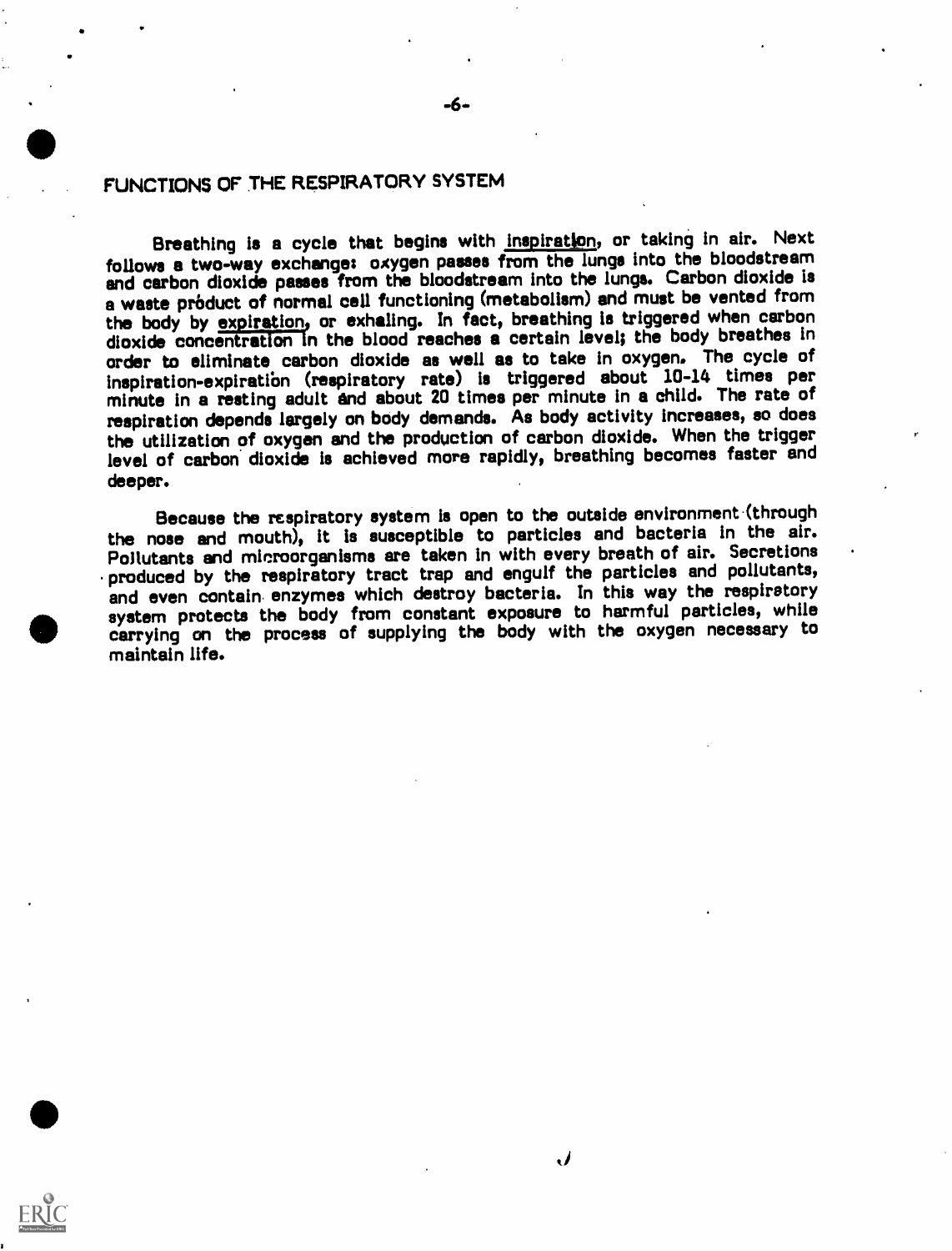# INTRODUCTION TO THE RESPIRATORY SYSTEM

### Post-Test

1. Match the parts of this diagram (indicated by letters,  $A-E$ ) to the names of the organs. (One of the letters will not be used.)



trachea

 $\frac{1}{2}$ 

. p.

larynx

 $\mathcal{E}^{\pm}$ 

ERIC

I bronchus

lung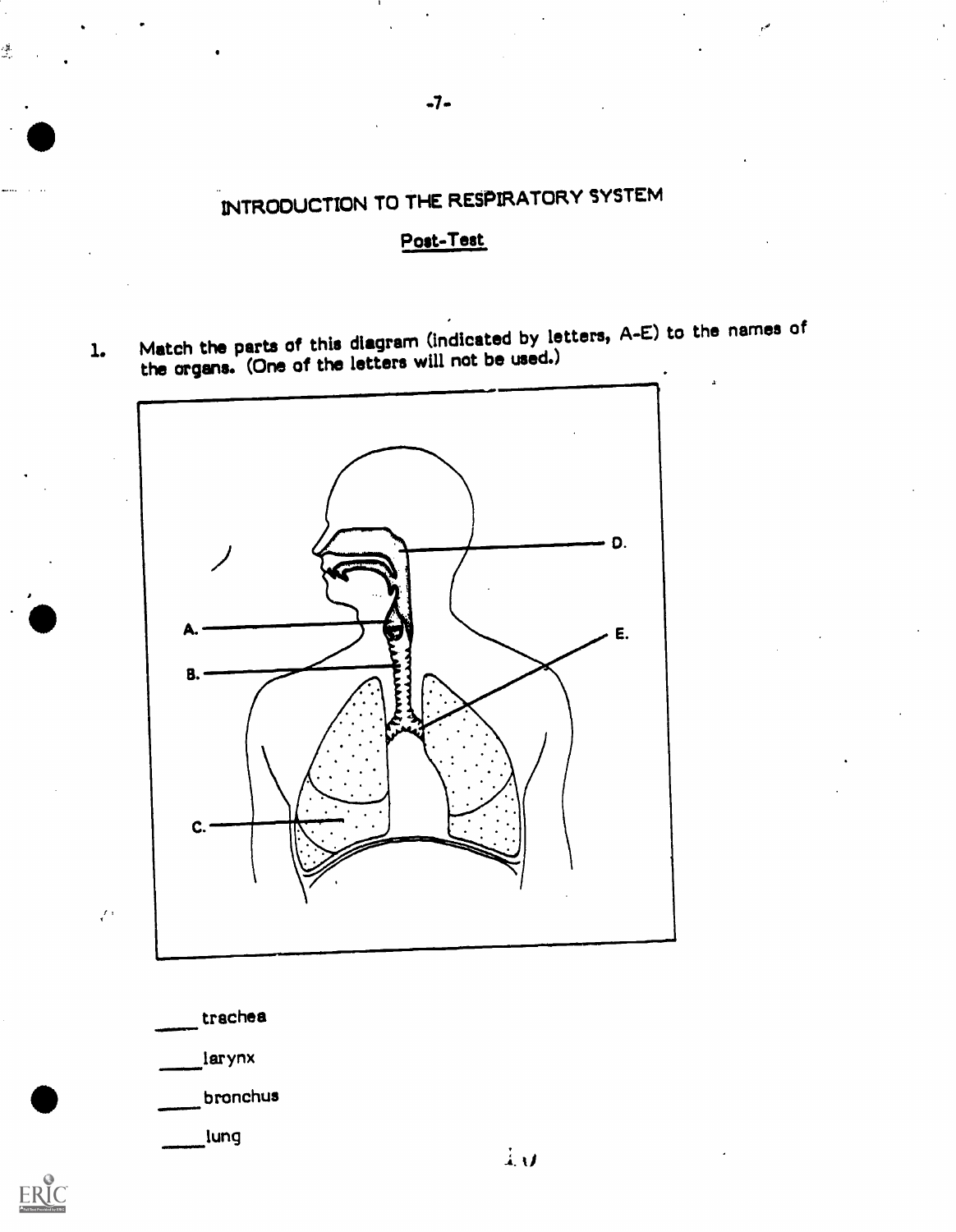- 2. The two major divisions of the-respiratory system are:
	- A. conducting organs and gas exchange organs.
	- B. the pharynx and the larynx.<br>C. organs of support and organs
	- organs of support and organs of movement.
	- D. the trachea and the bronchi.
- 3. In the lower respiratory tract, gases are exchanged between the lungs and bloodstream in the:
	- A. diaphragm.
	- B. trachea. /
	- C. pleurae.
	- D. alveoli.

4. Which of the following is NOT a component of the respiratory system?

٦

 $\frac{1}{\epsilon}$ 

- A. esophagus
- B. pharynx
- C. larynx
- D. nasal cavity
- 5. The upper respiratory tract has the ability to:
	- A. exchange gases with the blood.
	- B. transport oxygen to the brain.
	- C. purify air that is inhaled.
	- D. produce oxygen for the lungs.

6. Breathing is directly triggered by high carbon dioxide concentrations in the:

- A. nasal cavity.
- B. lungs.
- C. blood.
- D. muscles.



i<br>...

Ê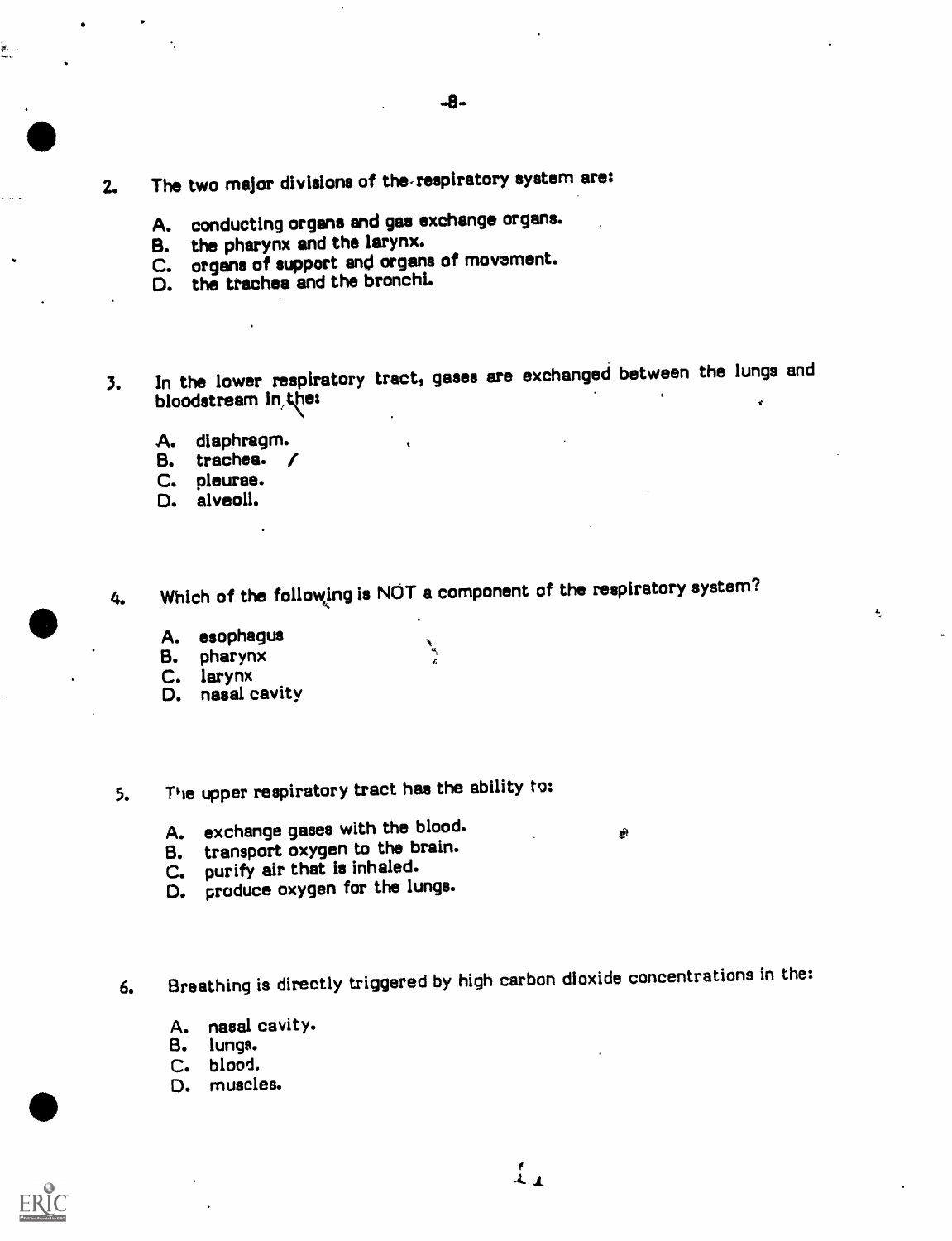### UPPER RESPIRATORY TRACT

-9-,

### Goals:

Upon completion of this module, you should be able to:

- 1. Identify the structures of the nose.
- 2. Describe the functions of the nose and its related structures.
- 3. Identify the structures of the pharynx, larynx, and trachea.
- 4. Describe the functions of the pharynx, larynx, and trachea.

Air enters the body through the upper respiratory tract, which includes the nose, pharynx, larynx, trachea, and bronchi. Each of these organs is uniquely equipped to help provide the lungs with properly conditioned air and to maintain the flow of air through the system.

### THE NOSE

The nose is the first organ of the respiratory system. Its external openings, the nostrils or nares, lead backward into the nasal cavities, which are separated by a wall of cartilage and bone called the septum. On the side walls of the nasal cavities are the turbinates, spiral passageways which hang like "sagging shelves" in the path of incoming air. Hollow chambers within the facial bones called sinuses surround and open into the nasal cavities. The sinuses and walls of the nasal cavities are lined with mucous membranes containing cilia, which are microscopic hair-like structures on the surface of the mucous cells. These cilia are constantly in motion; they beat back and forth about 10-12 times per second. Ciliated mucous membrane extends through the entire upper respiratory tract and, as will be discussed, has an important function.

In addition to providing the initial openings to the outside air, the nose has other functions. Nerve endings in the roof of the nasal cavities are responsible for the sense of smell, or offaction. Olfaction can serve a protective function by warning the body of air possibly unsuitable or dangerous to breathe.



 $\stackrel{\bullet}{\downarrow}$   $\sim$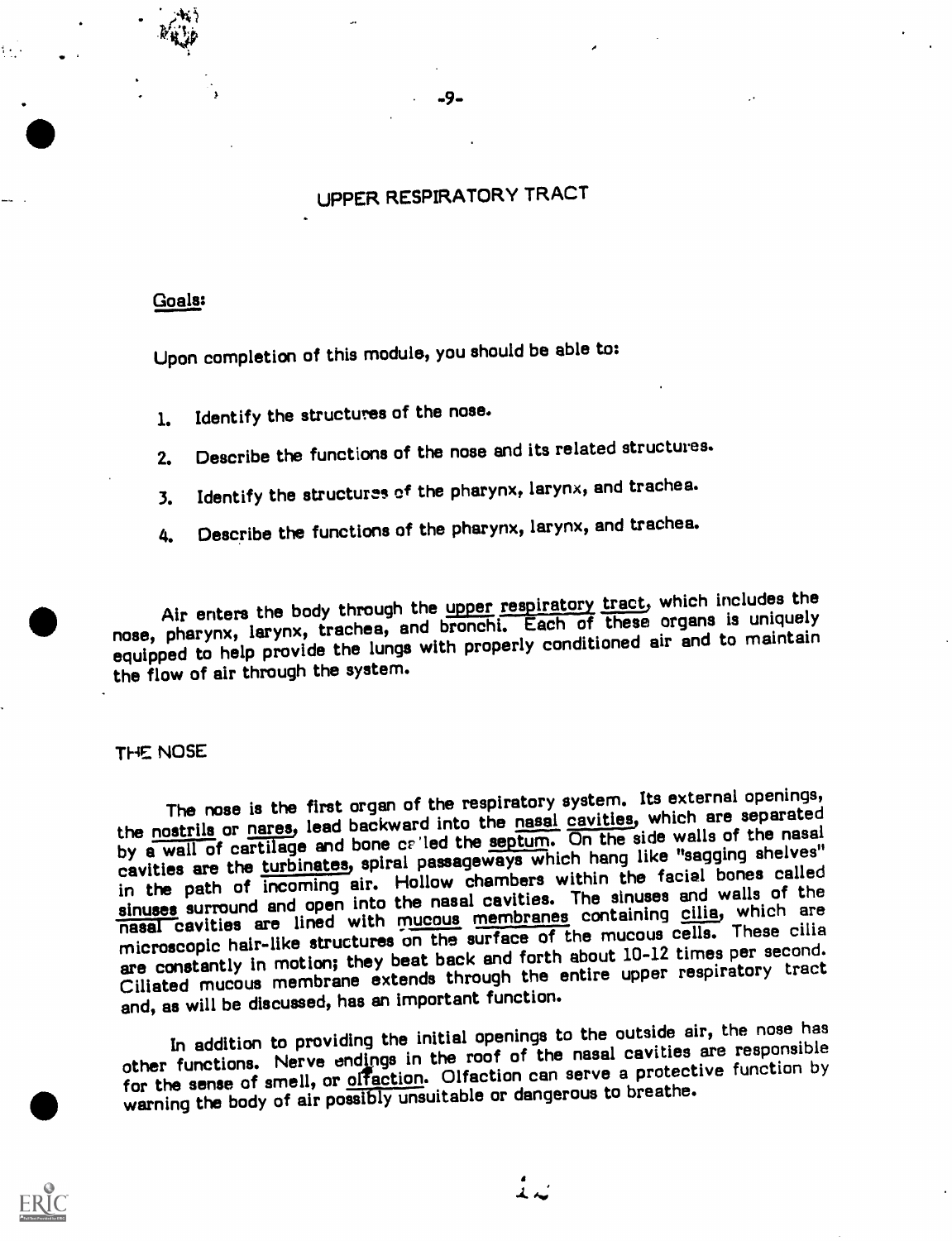In another function,, the nasal cavities act as a sort of "air conditioner": they condition the air going to the lungs. The temperature and humidity of the air in the environment vary a great deal as compared to the fairly constant conditions within the body; Inspired air could dry out or freeze the delicate lung tissue were it not for the fact that the air must first pass the turbinates and mucous membranes. As air entering the body passes over and through these structures, it becomes warmed and moistened almost to the level of the temperature and humidity Inside the lungs.

Also, the nasal cavities filter and clean the air going into the respiratory system. Mucus, a thick and sticky fluid produced by the mucous membranes, traps incoming particles. If the respiratory tract were not lined with cilia, the mucus would quickly become covered with- trapped material and thus lose its moistening and protective properties. But the constant waving motion of the cilia moves the mucus to the pharynx where, together with the trapped foreign matter, it is swallowed-and later disposed of by the stomach. In the rest of the upper respiratory tract, the cilia carry mucus and the filtered-out substances toward the pharynx constantly, like a downward escalator.

### THE PHARYNX

The pharynx is the throat, a cavity extending from behind the nasal cavities down to the larynx. Because it is an area common to both the digestive and respiratory systems, the pharynx is ideal for disposing of the particle-filled mucus sent to it by the ciliary escalator. The pharynx also completes the task of warming and moistening the inspired air, which was begun in the nose. At the base of the throat the pharynx opens to the larynx, or voicebox; at the back of the neck it leads to the esophagus, the tube which carries food to the stomach.

### THE LARYNX

A rigid, box-like structure made of sturdy plates of cartilage, the larynx houses and protects the vpcal cords. We can speak and make sounds because of our vocal cords, which use their ability to contract, combined with the controlled exhaling of air, to produce different vibrations that result in sound. The vocal cords also guard the opening to the trachea, a large tube of the upper respiratory tract. Between the cords is a slit called the glottis, which leads into the Should anything intended for the esophagus (like food or water) accidentally enter the larynx, the glottis can close shut to seal off the lower respiratory tract. Also, the epiglottis, an elastic flap of tissue, folds over the glottis to seal it off when food or liquid enters the pharynx. In this way the larynx protects the respiratory tract from taking in anything except air.



 $-10-$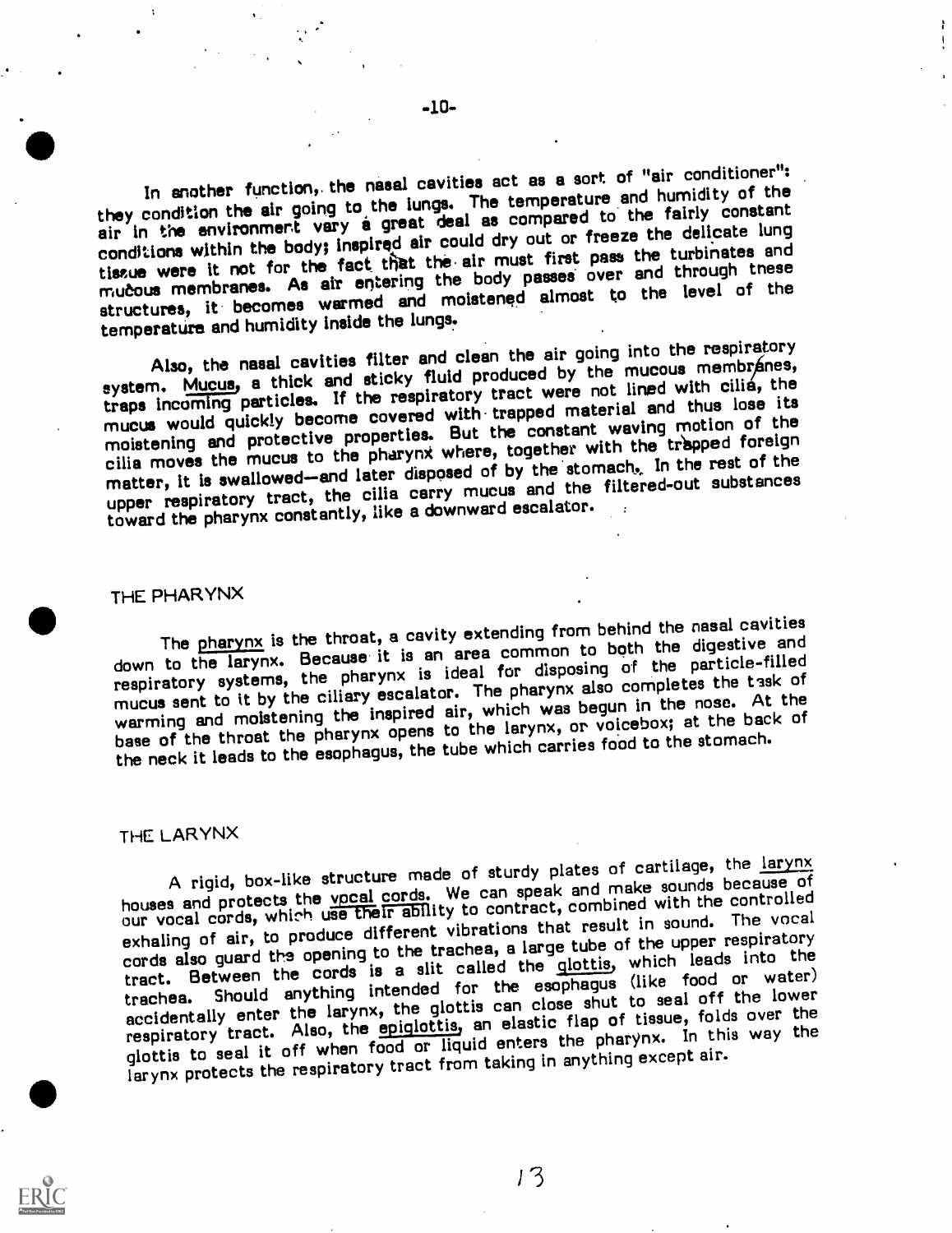### THE TRACHEA

The last passageway of the upper respiratory tract is the trachea, or "windpipe," a short tube about five inches long and one inch in diameter which links the pharynx and the lungs. It is made of about 20 C-shaped rings of cartilage, stacked one on top of another and joined together by tough connective tissue. Cartilage provides rigidity and protection which allows the passageway tu remain open regardless of the position of the head and 'neck. Although the C-shaped cartilage is rigid, the back of the trachea, where It lies against the esophagus, is soft. This allows for expansion of the esophagus when food is passing through.

The trachea is the end of the upper respiratory tract. It leads to the lungs, where the actual respiration takes place.



Figure 2 shows the structures of the upper respiratory tract.

Figure 2. The Upper Respiratory Passages

 $14$ 

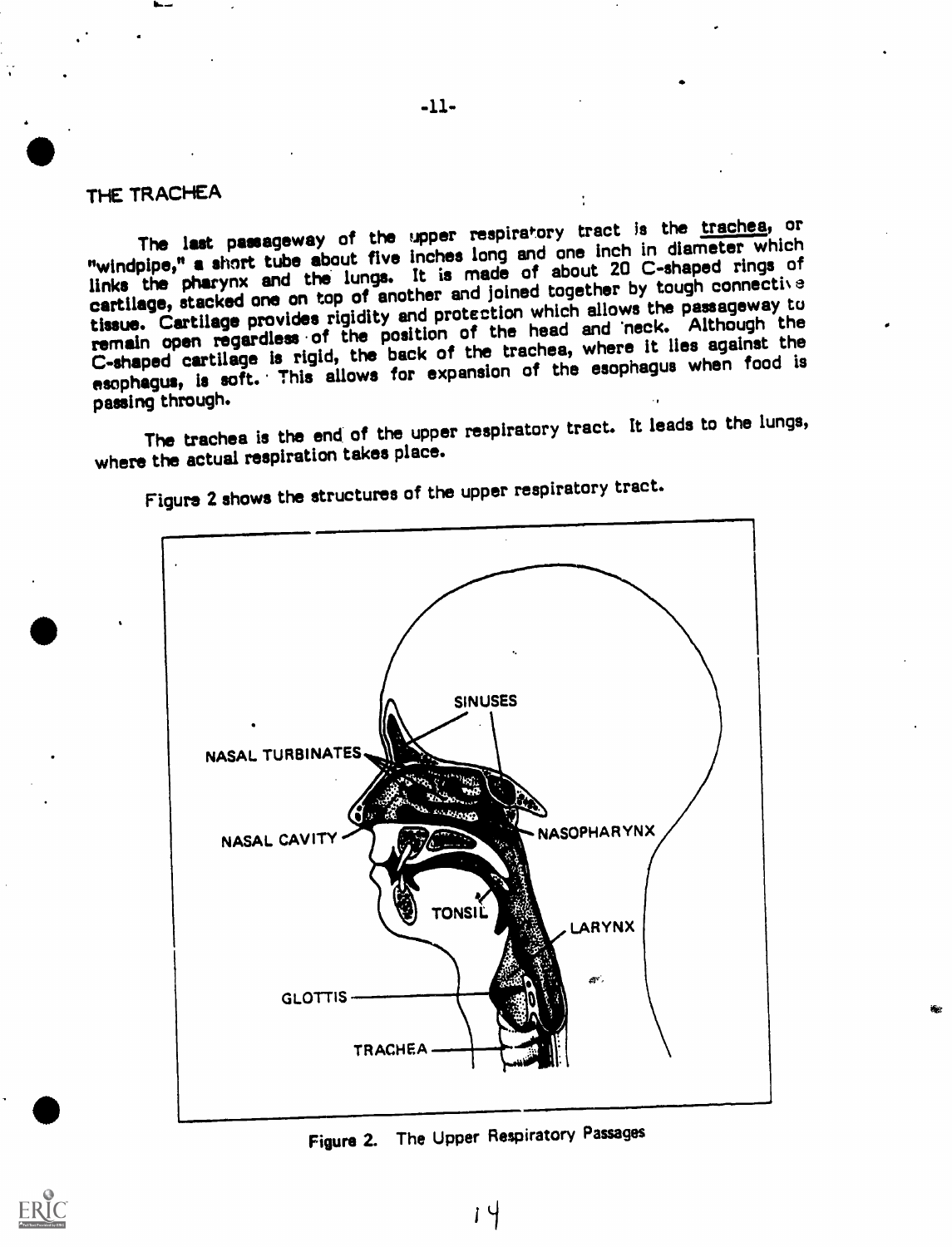## Optional Activities

- Look at the structure of the cilia under a microscope, or view slides of cilia.
- Discuss what actually happens when food "goes down the wrong way."
- **e** Find out about the emergency procedures and techniques to apply when someone is choking.

 $\epsilon^{\prime}$ 

 $\bullet$ 

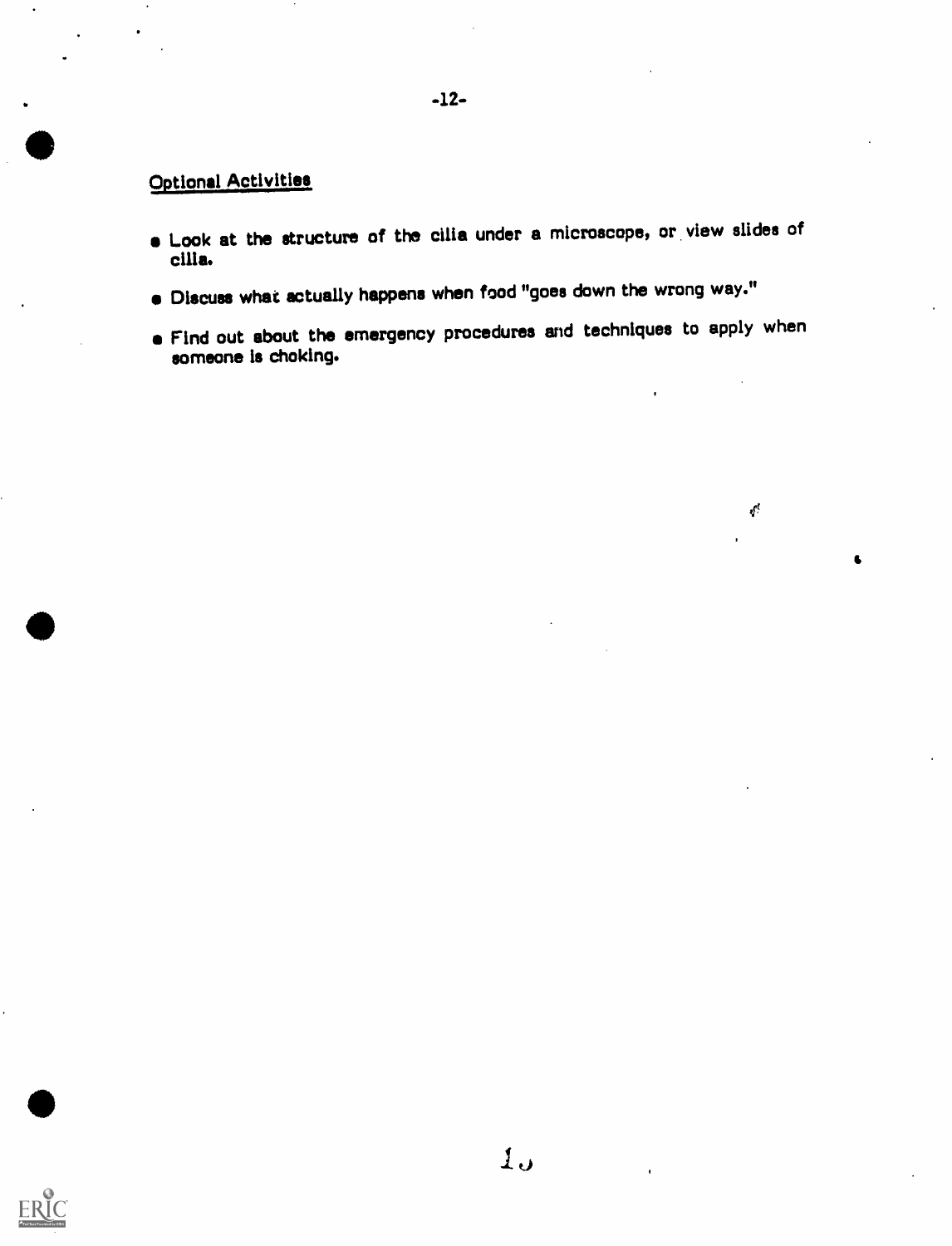.  $-13-$ 

### UPPER RESPIRATORY TRACT

### Post-Test

1. The hair-like structures within the mucous membranes of the nose are called

 $\ddot{\phantom{0}}$ 

i

 $\blacksquare$ 

- 2. A major function of the nose is to:
	- A. effect gas exchange.
	- B. moisten air.

 $\mathbf{r} = \mathbf{r} \times \mathbf{r}$ 

 $\bullet$ 

- C. produce blood cells.
- $\bullet$ D. protect the sinuses.

### 3. The sense of smell is also known as:

- A. olfaction.
- B. turbinate.
- C. cilia.
- D. gustation.

4. Mucus is produced by mucous membranes in the:

- A. lungs.
- B. alveoli.
- C. sinuses.
- D. esophagus.

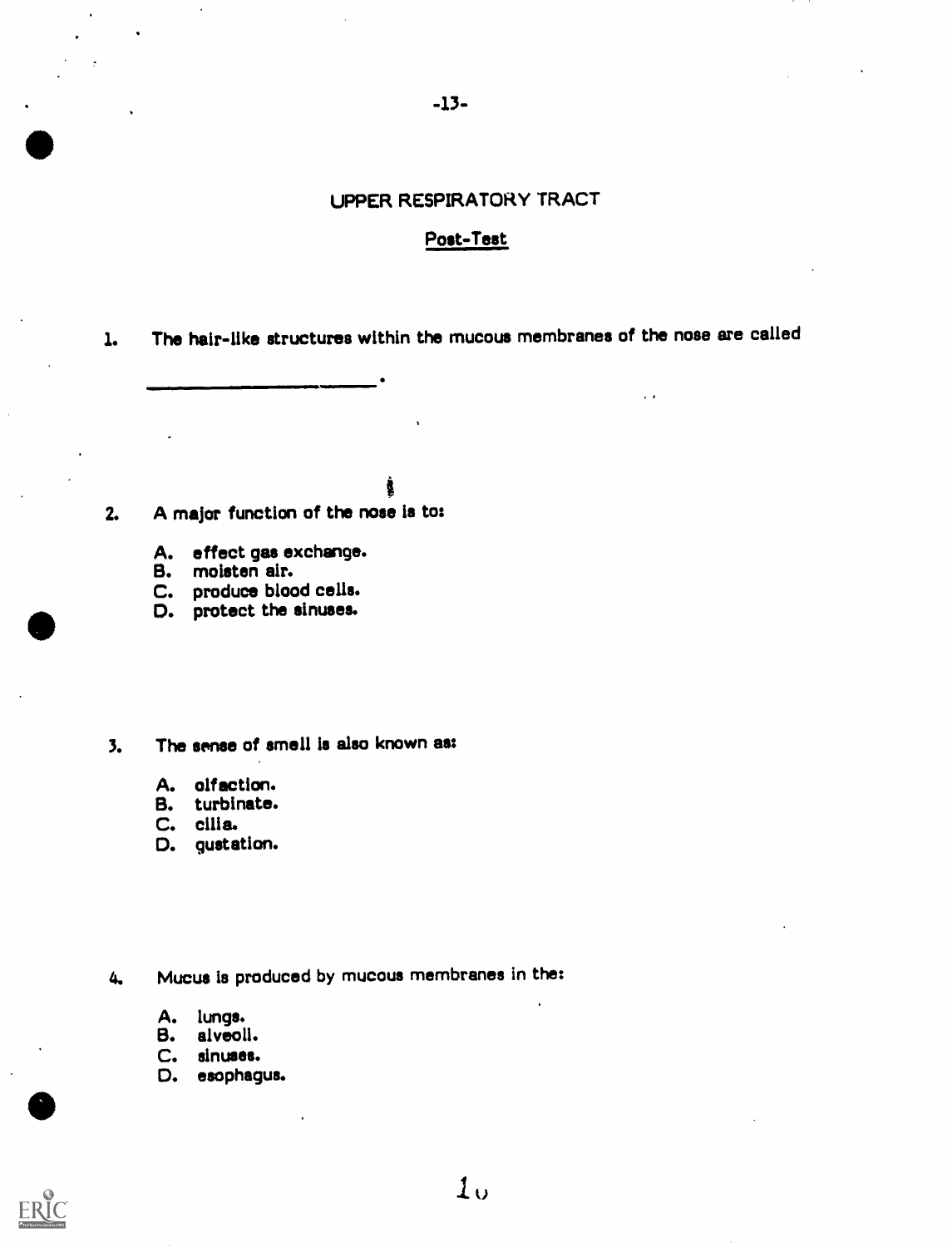- 5. Structures of the nose serve a protective function by:
	- A. preventing food from entering the trachea.
	- B. warming air entering the body.
	-
	- C. removing poisonous substances from the blood.<br>D. preventing carbon dioxide from entering the lu preventing carbon dioxide from entering the lungs.

 $\mathcal{C}^{\bullet}$ 

- 6. The nose Is divided into two nostrils by as
	- A. bronchiole.
	- B. septum.
	- C. cavity.
	- D. sinus.

7. Which of the following is NOT a conducting organ of the respiratory system?

- A. pharynx
- B. trachea
- C. alveolus
- D. larynx

8. The passageway that connects the nasal cavity and the larynx is the

9. The trachea is a protective structure because it is made up of:

 $\mathbf 1$  .

I

ዺጜ

 $\mathbf{r}$ 

 $\overline{\zeta}$ 

- A. bones and fatty tissue.
- B. C-shaped rings of cartilage.
- C. blood vessels and ligaments.
- D. tendons and muscle.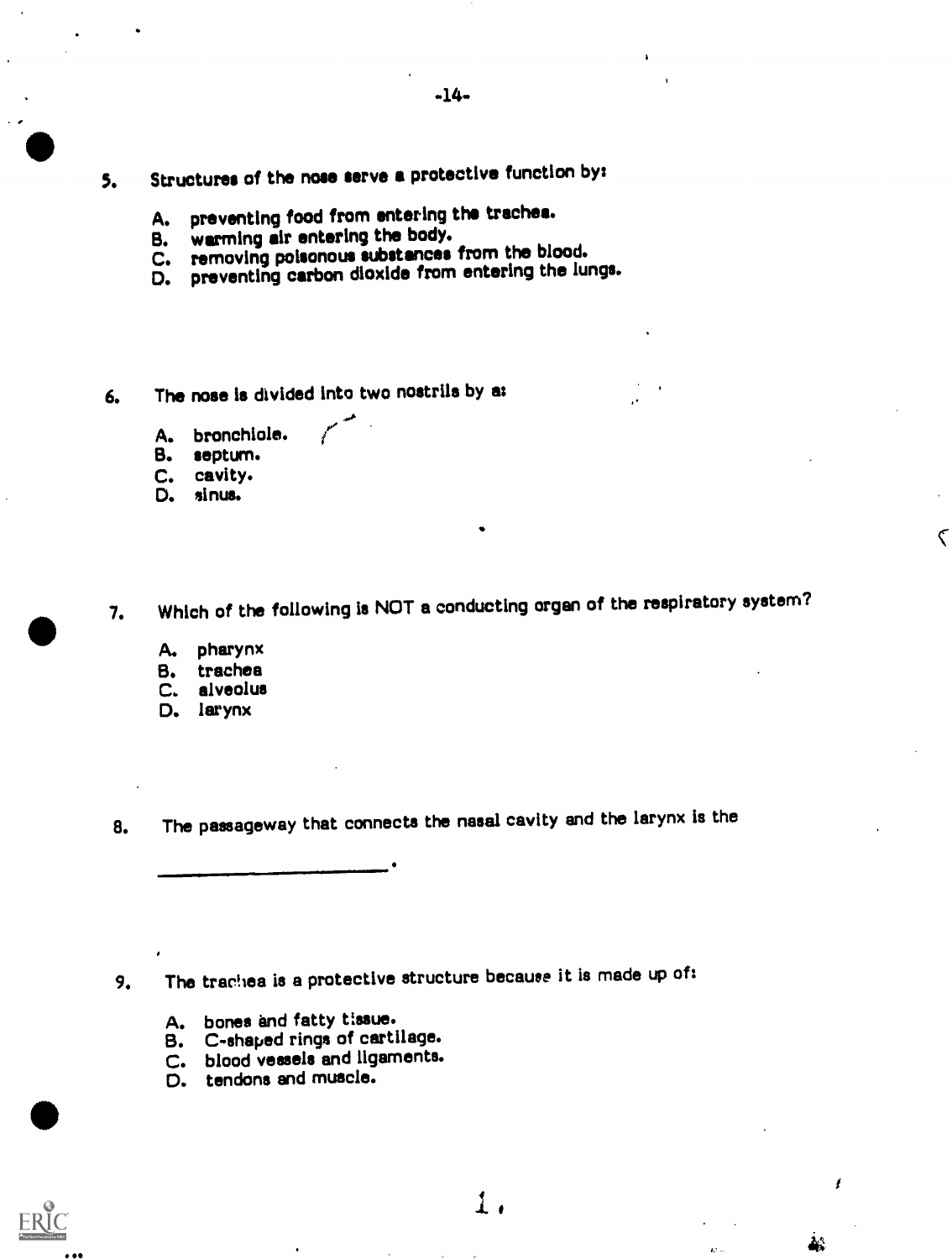- 10. The structures that constantly carry mucus and foreign particles toward the pharynx are the:
	- A. sinuses.

 $\bullet$ 

 $\bullet$ 

- 8. bronchi.
- C. alveoli.
- D. cilia.

11. What Is the name of the slit that opens into the trachea?

111111111100011110

- 12. The function of the epiglottis is to:
	- A. remove carbon dioxide from the blood.
	- B. produce mucus.
	- C. prevent food from entering the trachea.

 $10$ 

 $\mathcal{L}=\frac{1}{3}$ 

D. protect the vocal cords.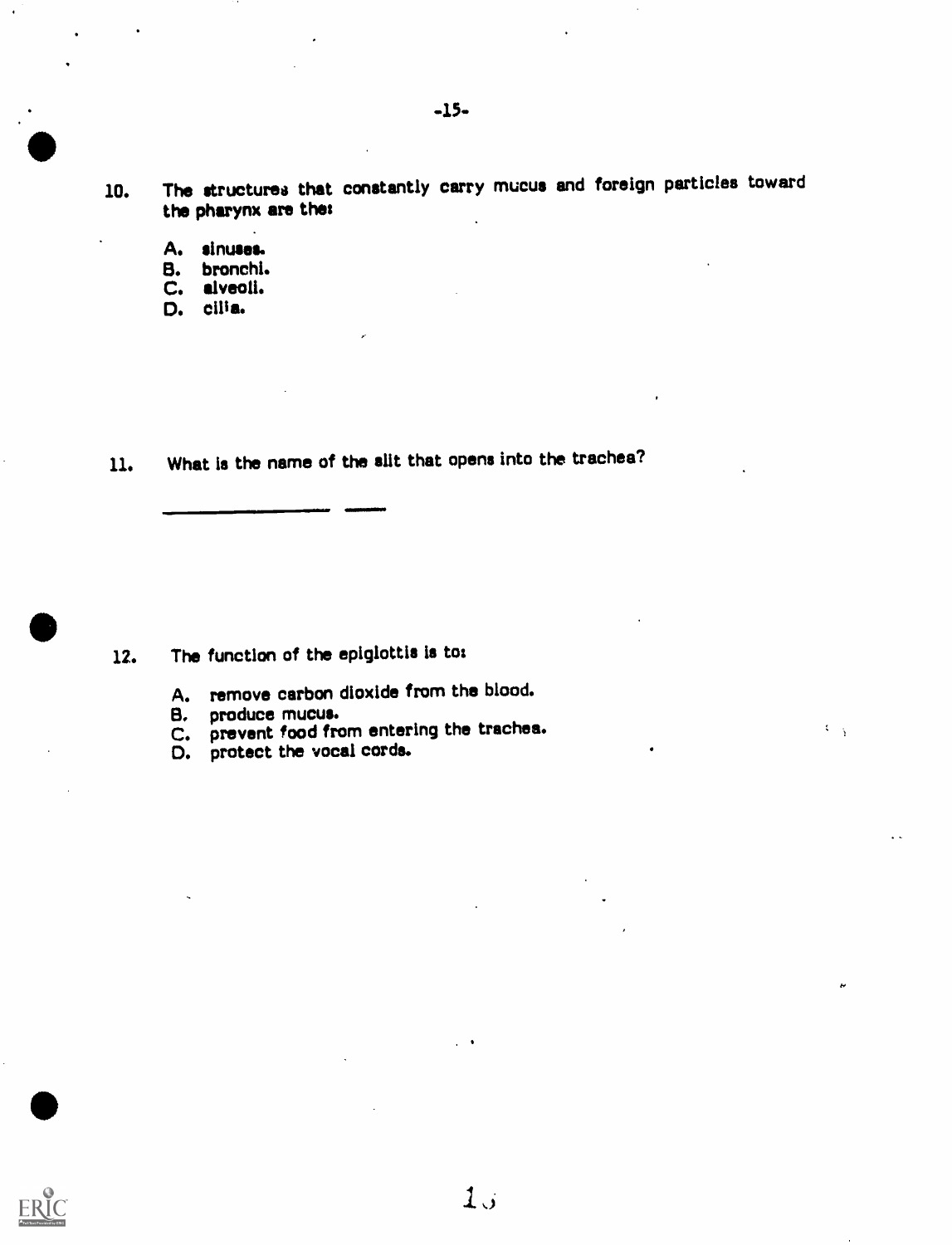### THE LUNGS

### Goals:

Upon completion of this module, you should be able to:

1. Identify the structure of the lungs.

2. Identify organs and/or structures related to the lungs.

## STRUCTURE OF THE LUNGS

Only the mechanical process of conducting air takes place in the upper respiratory tract. Actual respiration, the exchange of gases, takes place in the lungs, which are ideally structured to fulfill this function.

The two lungs entirely fill the chest cavity. Shaped like large blunt cones, they point upward past the clavicles (collarbones) and are broad at their bases, which rest on the upper surface of the diaphragm at about the level of the seventh rib. Because of the position of the liver, the base of the right lung rests higher in the chest than the base of the left lung. Short and broad, the right lung is divided into three lobes. The left lung is divided into two lobes and is longer and thinner, to allow for the space taken up by the heart.

The two main **bronchi**, which split off from the trachea, connect the upper respiratory tract to the lunge. About one-half inch in diameter, these bronchi respiratory tract to the lungs. About one-hair month is elected cartilage. As the<br>resemble the trachea in that they too are made of rings of cartilage. As the resemble the traches in that they too are made of flige of divide into smaller<br>bronchi continue to branch off into the lungs, the passageways divide into smaller and smaller passageways so that the entire bronchial system resembles a tree (upside-down). The next branches / of this tree are the bronchioles, tiny passageways that reach deep into the lunge to bring air to every possible area. As the tubes divide further and get smaller, they become the terminal bronchioles. Here the walls of the bronchioles lose their cartilage and become thinner, until the walls are simply a single layer of tissue. The smallest twigs of the bronchial trees are the respiratory bronchioles, which lead directly to the functional units of the respiratory system--the alveoli (see Figure 3 on the next page).

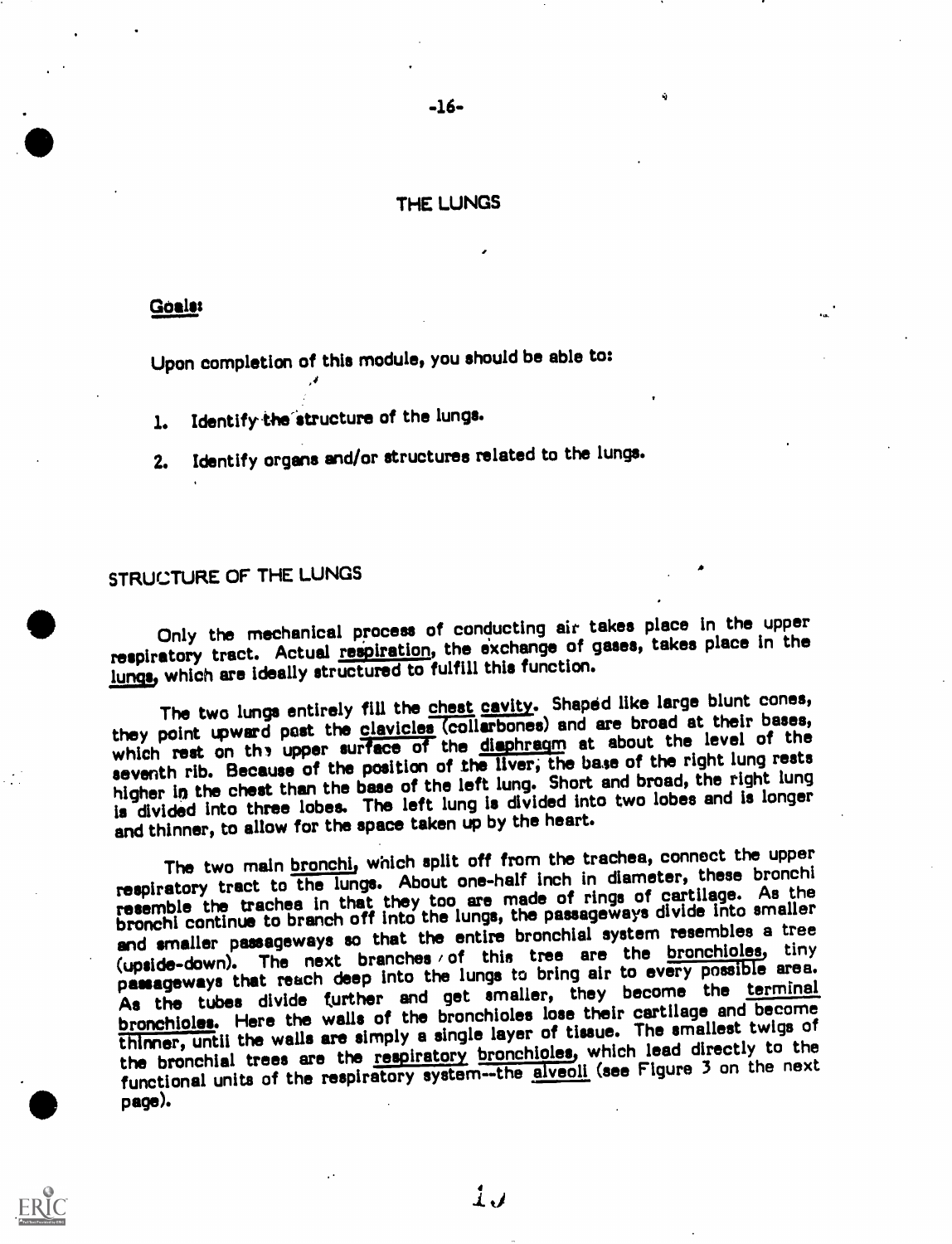### THE LUNGS

-16-

#### Goals:

Upon completion of this module, you should be able to:

1. Identify the structure of the lungs.

2. Identify organs and/or structures related to the lungs.

#### STRUCTURE OF THE LUNGS

Only the mechanical process of conducting air takes place in the upper respiratory tract. Actual respiration, the exchange of gases, takes place in the lungs, which are ideally structured to fulfill this function.

The two lungs entirely fill the chest cavity. Shaped like large blunt cones, they point upward past the clavicles (collarbones) and are broad at their bases, which rest on the upper surface of the diaphragm at about the level of the seventh rib. Because of the position of the liver, the base of the right lung rests higher in the chest than the base of the left lung. Short and broad, the right lung is divided into three lobes. The left lung is divided into two lobes and is longer and thinner, to allow for the space taken up by the heart.

The two main bronchi, which split off from the trachea, connect the upper respiratory tract to the lungs. About one-half inch in diameter, these bronchi resemble the trachea in that they too are made of rings of cartilage. As the bronchi continue to branch off into the lungs, the passageways divide into smaller and smaller passageways so that the entire bronchial system resembles a tree (upside-down). The next branches of this tree .are the bronchioles, tiny passageways that reach deep into the lungs to bring air to every possible area. As the tubes divide further and get smaller, they become the terminal bronchioles. Here the walls of the bronchioles lose their cartilage and become thinner, until the walls are simply a single layer of tissue. The smallest twigs of the bronchial trees are the respiratory bronchioles, which lead directly to the functional units of the respiratory system--the aiveoli (see Figure 3 on the next page).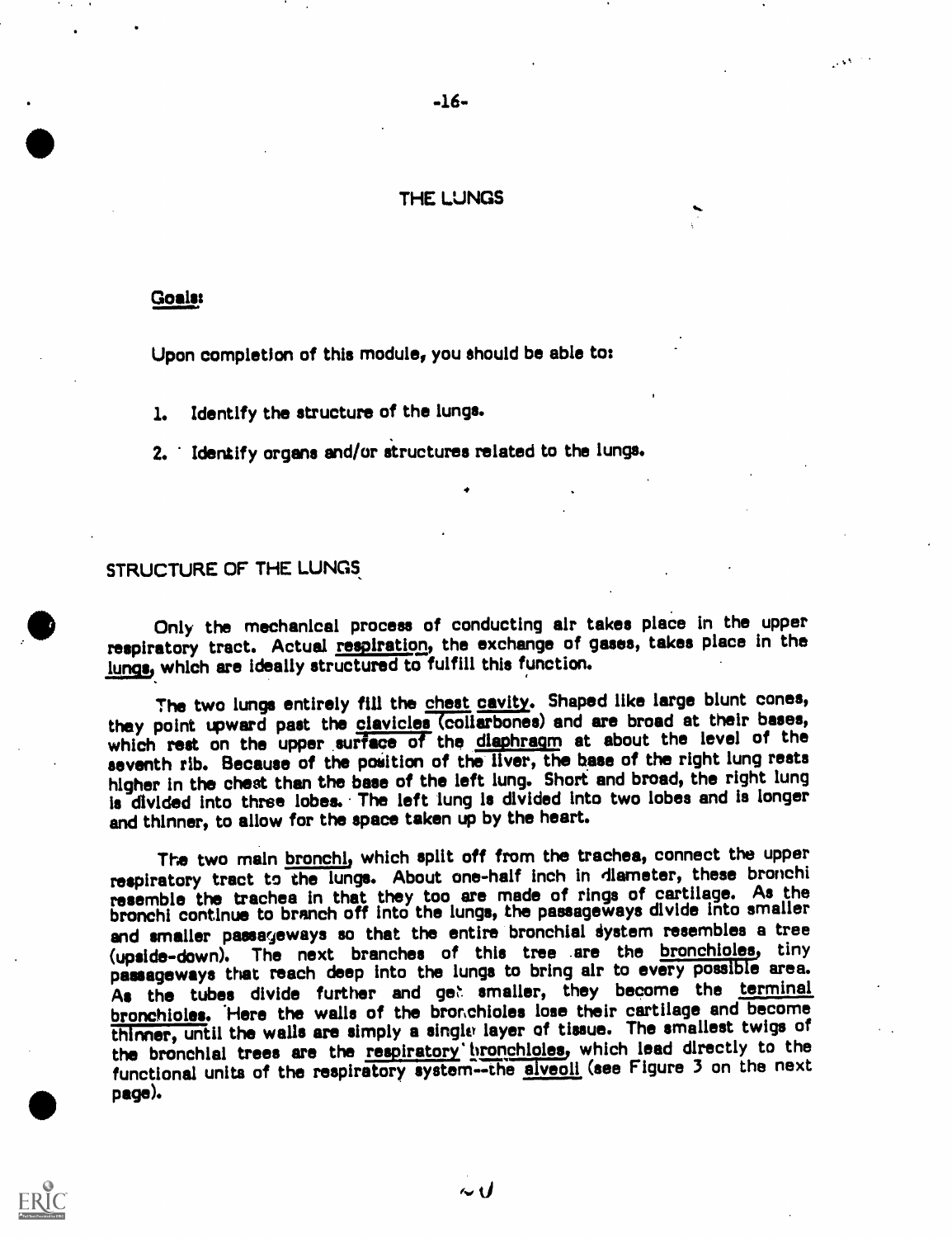

Figure 3. The Terminal Structures of the Respiratory System

Alveoli are microscopic bubbles of very thin tissue clustered around the respiratory bronchioles. Each cluster, or alveolar sac, is made up of many individual alveoli. Because they are clustered, millions of alveoli with extremely thin walls can fit inside the lungs to provide the lungs with a vast inner surface area.. This great amount of thin-walled surface area permits diffusion, gas exchange between the lungs and the bloodstream, to take place efficiently.

Because of the thinness of the alveolar walls, the lungs could not support themselves or maintain their shape were it not for the pleurae. These are the membranes covering the outside of the lungs and lining the chest wall. The visceral pleura is always in contect with the lung tissue and repts against the parletal pleura, which lines the thoracic (chest) cavity and diaphragm. Between these two membranes is a thin film of an oil-Ilke substance which binds them firmly together. The rigid chest wall pulls the parietal pleura outward; the parietal pleura pulls on the visceral pleura, which in turn pulls on the lung tissue. This constant pull keeps the thln-walled lungs from folding up and collapsing. Pleural fluid also lubricates the lungs so that they can move in relation to the chest wall with very little friction.

 $\ddot{\sim}$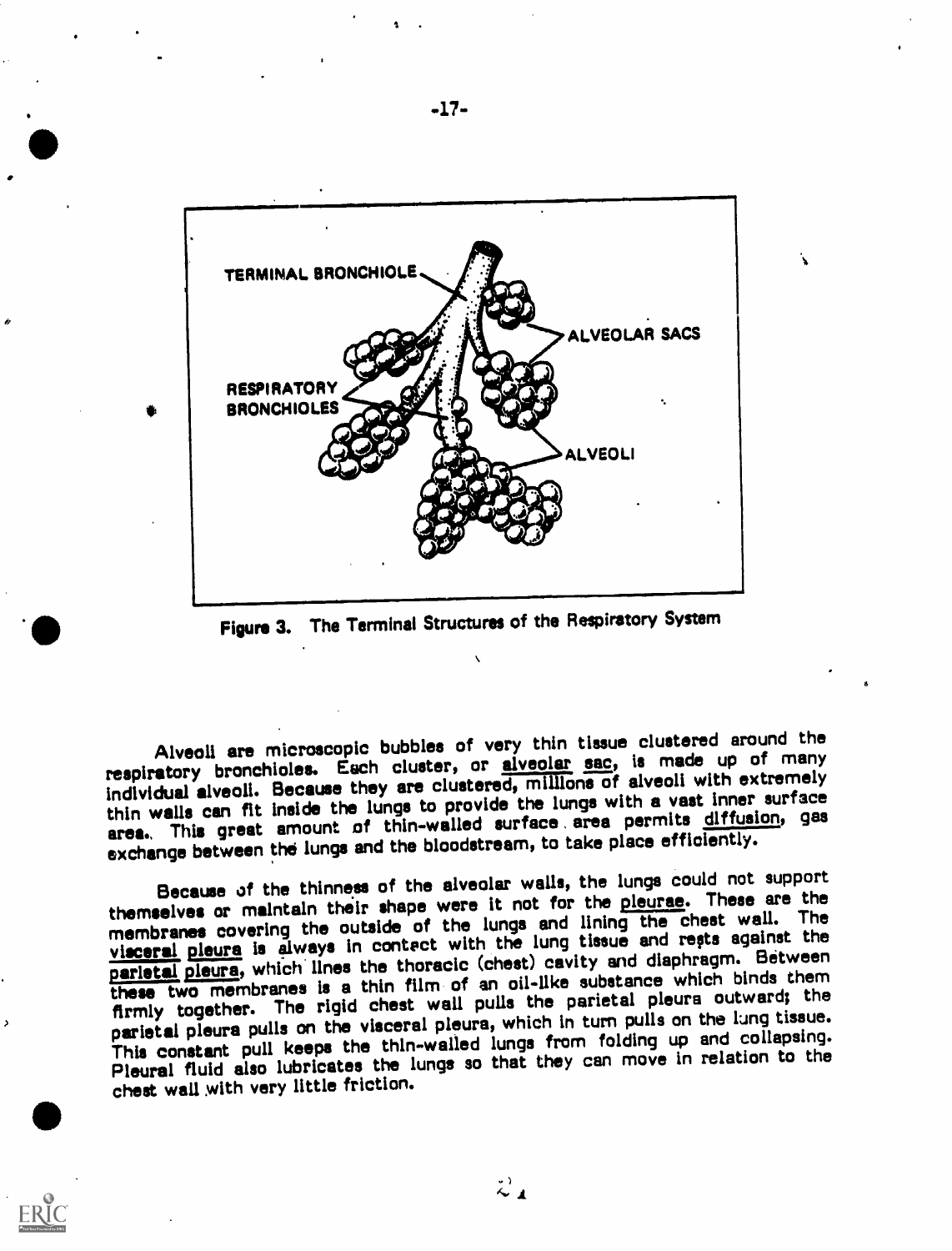## Optional Activities

 $\frac{4}{3}$ 

or'

ERIC

- Listen to the sounds of breathing with a stethoscope. Are they the same all over the chest and back? Why or why not?
- Discuss how cigarette smoking affects the structures and function of the lungs.

 $\ddot{\mathcal{Z}}$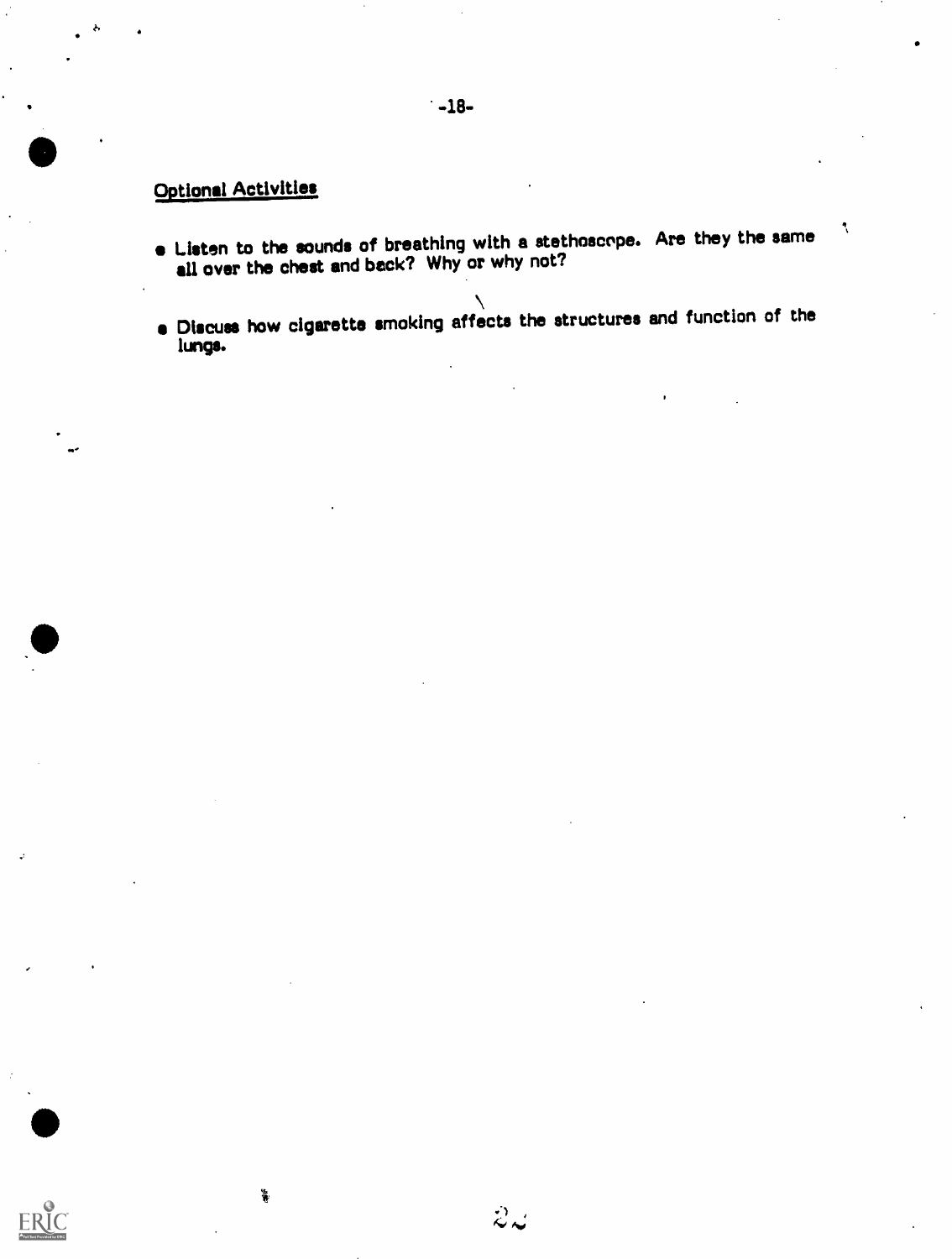### -19-

k

### THE LUNGS

### Post-Test

- 1. The bottoms of the lungs rest on the:
	- A. Intestine.
	- B. sternum.
	- C. heart.

so

D. diaphragm.

2. The thin-walled bubbles in the lungs where gases are exchanged are the:

- A. bronchioles.<br>B. turbinates.
- B. turbinates.
- C. alveoli.
- D. cilia.
- 3. The membranes which connect the lungs to the wall of the chest cavity are the:

 $\stackrel{\circ}{\sim}$ ປ

- A. pleurae.
- B. cilia.
- C. bronchi.
- D. lobes.

 $\bullet$   $\qquad$ 

 $\overline{\phantom{a}}$ 

 $\ddot{\cdot}$ 

 $\sim$ 

4. Name the two types of pleura contained In the chest cavity.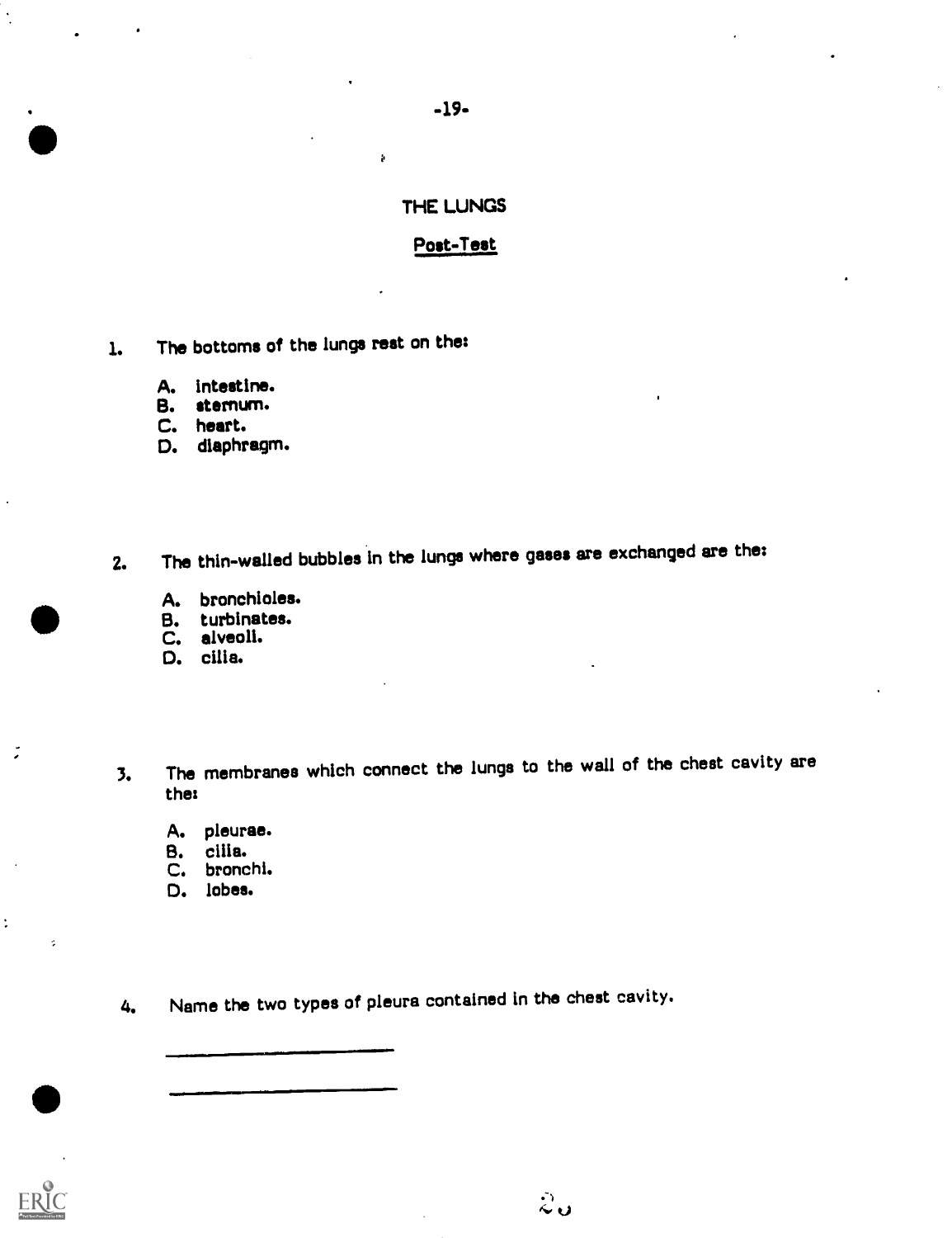-20- 0

. 5. A cluster of microscopic alveoli is called an alveolar

i

é

 $\bullet$ 

ERIC

D

 $\ddot{\phantom{a}}$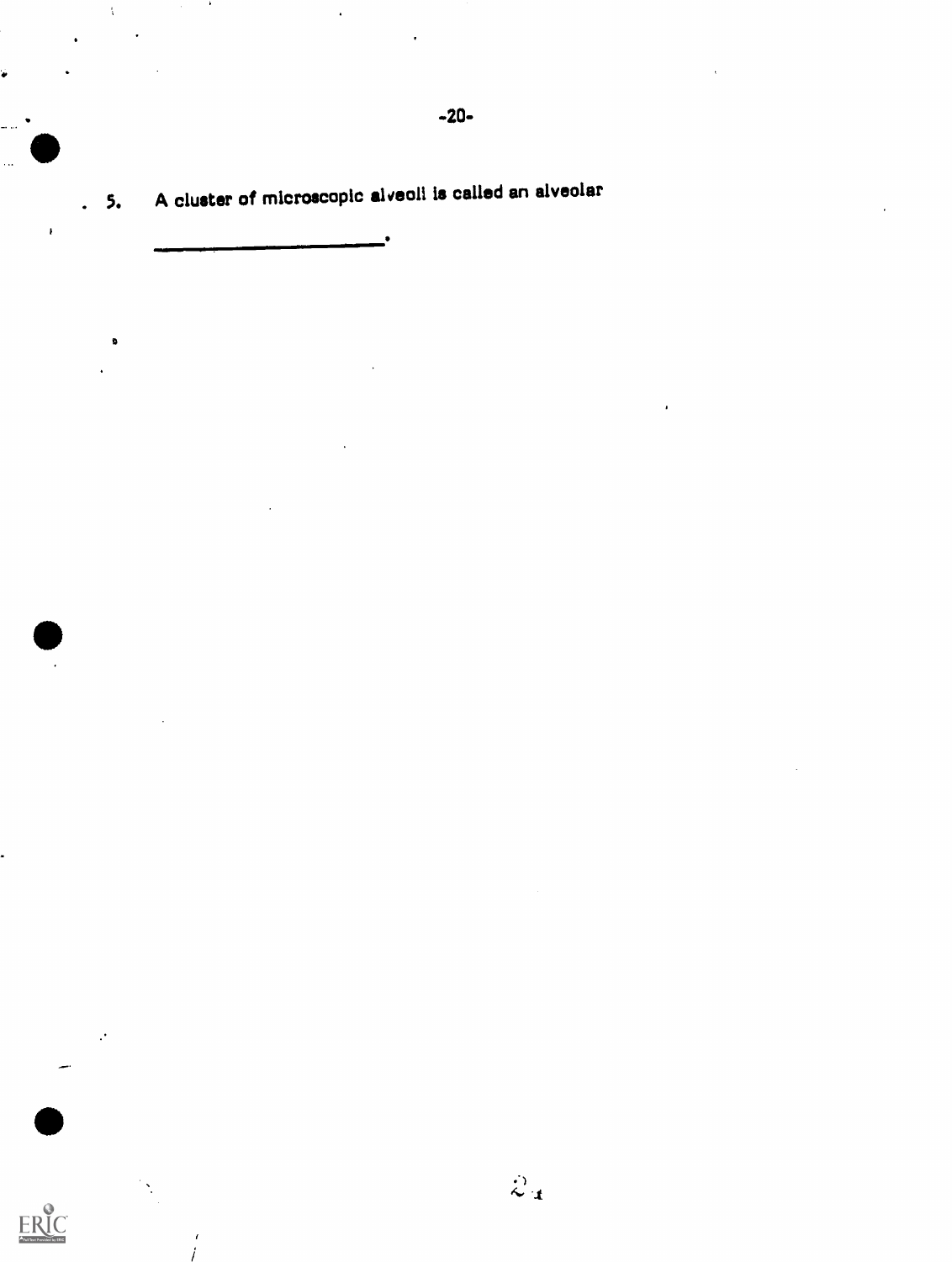.  $-20-$ 

**AVEC 1999** 

5. A cluster of mIcroscopin alveoli is called an alveolar

 $\frac{1}{2}$ 

a.......r ...r

i

alli anni Santa Santa S

,

 $\cdot$   $\cdot$ 

 $\begin{array}{c}\n\bullet \\
\bullet \\
\bullet \\
\bullet\n\end{array}$ 

 $\bullet$ 

 $\ddot{ }$ 

 $\mathbf{I}$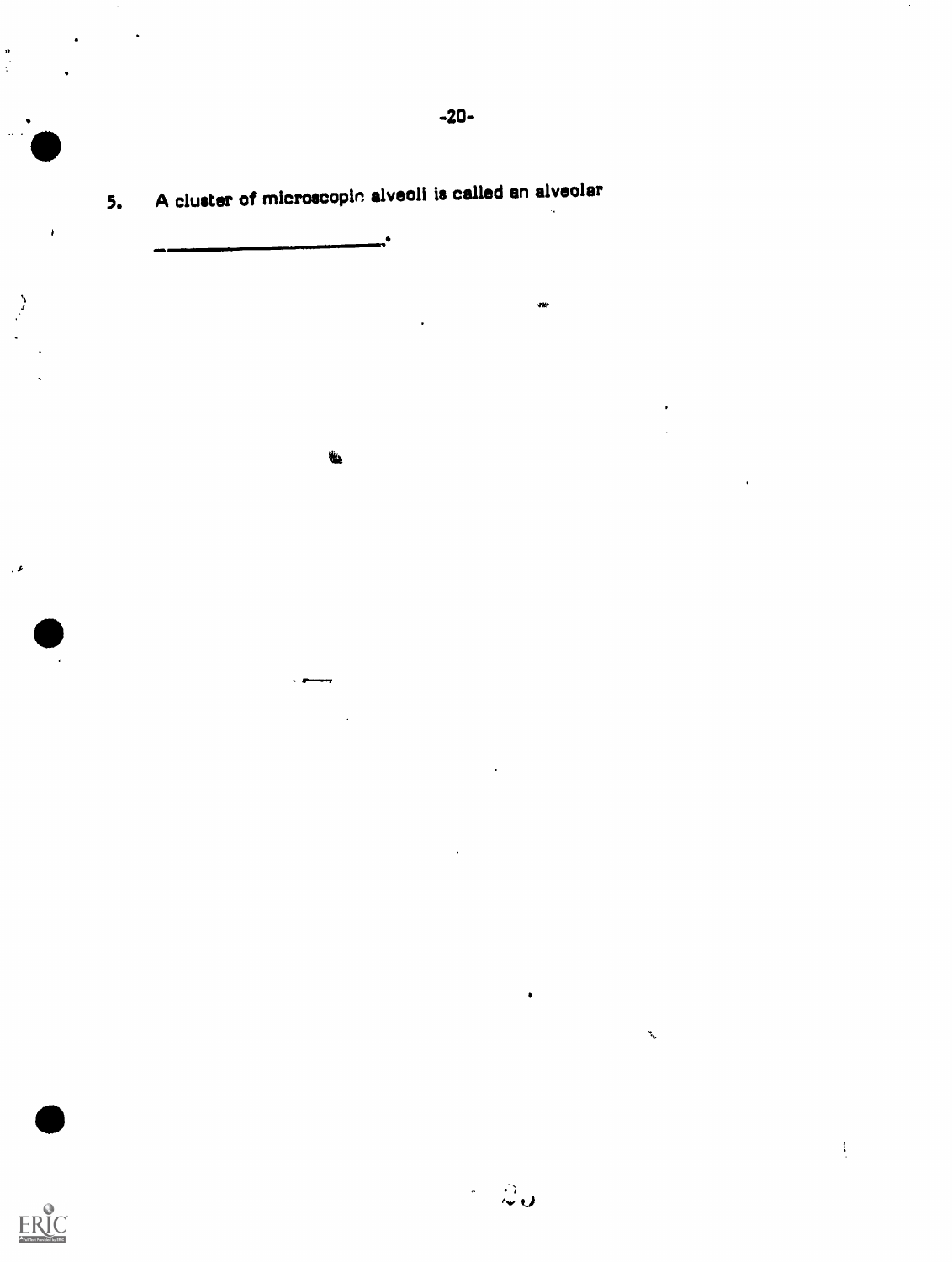

-21-

### Goals:

Upon completion of.this module, you should be able to:

- 1. Identify the types of respiration.
- Identify and describe the processes involved in respiration.  $2.$

### TYPES OF RESP:RATION

Respiration, or gas exchange between the blood and body tissues, occurs in two areas: between the lungs and the pulmOnary blood supply, and between the bloodstream and the cells of the body.

Internal respiration is the exchange of gases between the blood and body cells. (This process is described in the unit on the circulatory system.) External respiration is the exchange of gases between the blood and the lungs-a process which first requires that oxygen be present in the lungs. The active process of getting air into the lungs is the function of the muscles of respiration.

### PROCESSES OF RESPIRATION

The diaphragm is the primary muscle of respiration. It is attached to the bases of the lungs and the lower edge of the ribcage. When the diaphragm is relaxed, as it is when not involved in inspiration, it bulges upward into the chest cavity. When it contracts, the diaphragm shortens and flattens out, pulling downward. Because the lungs are attached to the diaphragm by the pleurae, they too are pulled downward, and their interior space increases. This expansion causes the pressure in the lungs to drop below atmospheric pressure (the pressure expanded lungs through the upper respiratory tract (inspiration). on the air in the outside environment). As a result, outside air is forced Into the

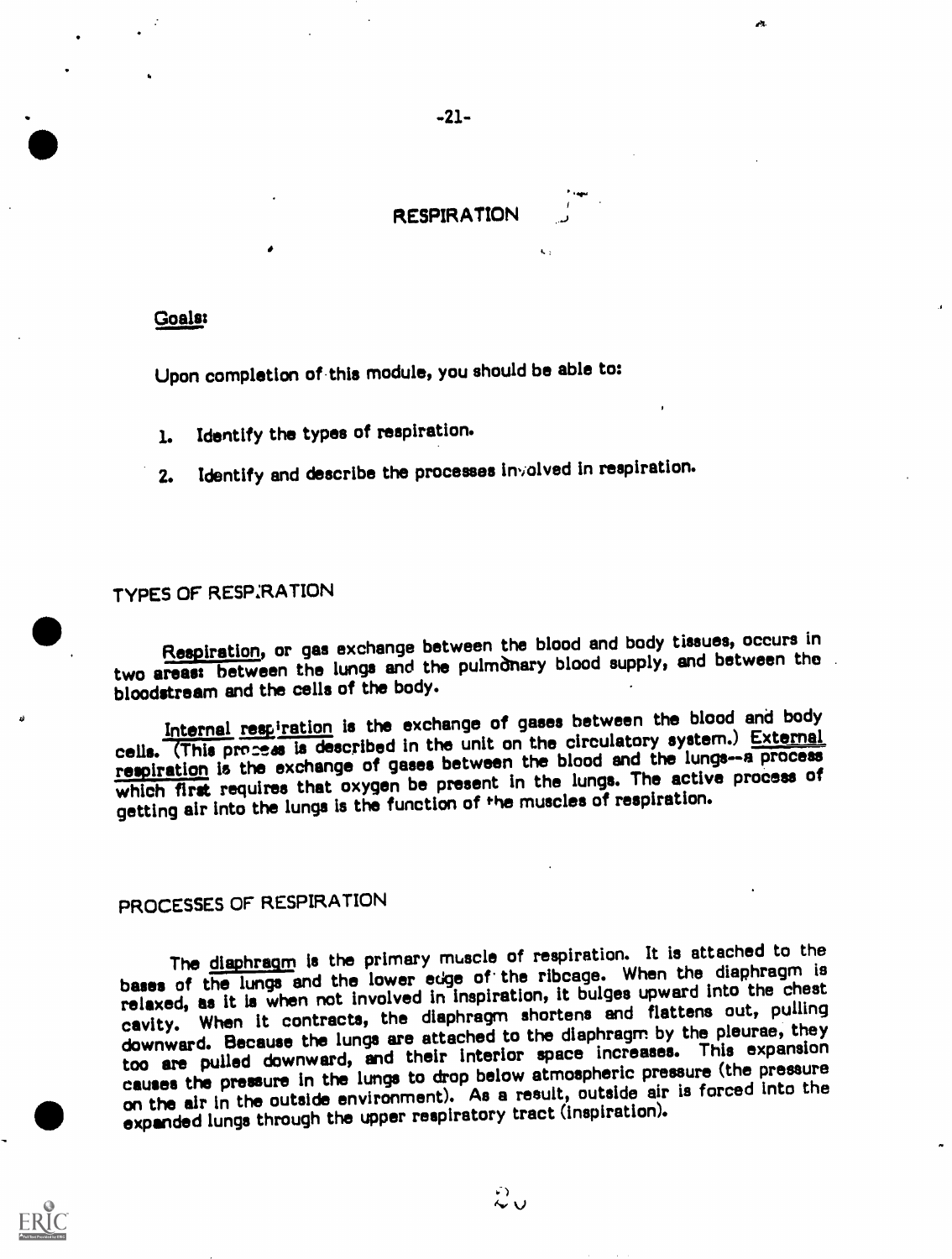In the breathing process, the ribcage works in much the same way as the diaphragm. The ribs are attached to the spine and breastbone in such a way that they are capable of swiveling up and out; muscles called intercostal muscles cause this swiveling motion during inspiration. The effect of this motion is to enlarge the diameter of the ribcage, which expands the entire chest wall. As the chest wall expands, the pleurae cause the lungs to expand with it. Again, the expansion of the lungs causes a drop in internal pressure and the outside air flows into the lungs.

The strength of contraction of the diaphragm and the intercostal muscles changes the amount of air taken in with each breath during inspiration. In quiet breathing, the diaphragm flattens out by only an inch or so, but in heavy breathing it can drop more than three inches. The heaving chest of an athlete who has just run a race is an example of greater-than-normal chest (and therefore lung) expansion, which causes inspiration of greater-than-normal amounts of air.

The amount of air inhaled and then exhaled with each breath is called the tidal volume, because it ebbs and flows. Average resting tidal volume is about 500 cubic centimeters (cc), or about a pint, of air moved by the action of the respiratory muscles. When the need for air is greater, as in stress or exercise, the muscles cause greater chest expansion and the tidal volume increases proportionately. There is always a supply of air left in the lungs which cannot be exhaled. This reserve is called residual volume; it helps prevent the thin-walled passageways of the lungs from collapsing. It is a substantial volume--about 1200 cc, or over a quart. The vital capacity of the lungs is the maximum amount of air that can be forcibly inhaled and exhaled in one breath.

The end of the respiratory cycle is expiration, which eliminates carbon dioxide from the blood and the body. Expiration is normally a passive process: the diaphragm and intercostal muscles relax and the ribcage and chest cavity lose their expansion. The lungs, which are elastic in nature, return to their unstretched size. The waste air is forced out of the lungs and back through the upper respiratory tract to the outside environment. The speed with which the respiratory cycle occurs determines respiratory rate. A normal resting adult usually has a respiratory rate of about 10 to 14 breaths (cycles) per minute.

In summary, the respiratory system takes in air; warms. moistens, and filters it; transports it to the system's functional units, the alveoli; supplies the blood with oxygen; and removes carbon dioxide from the body.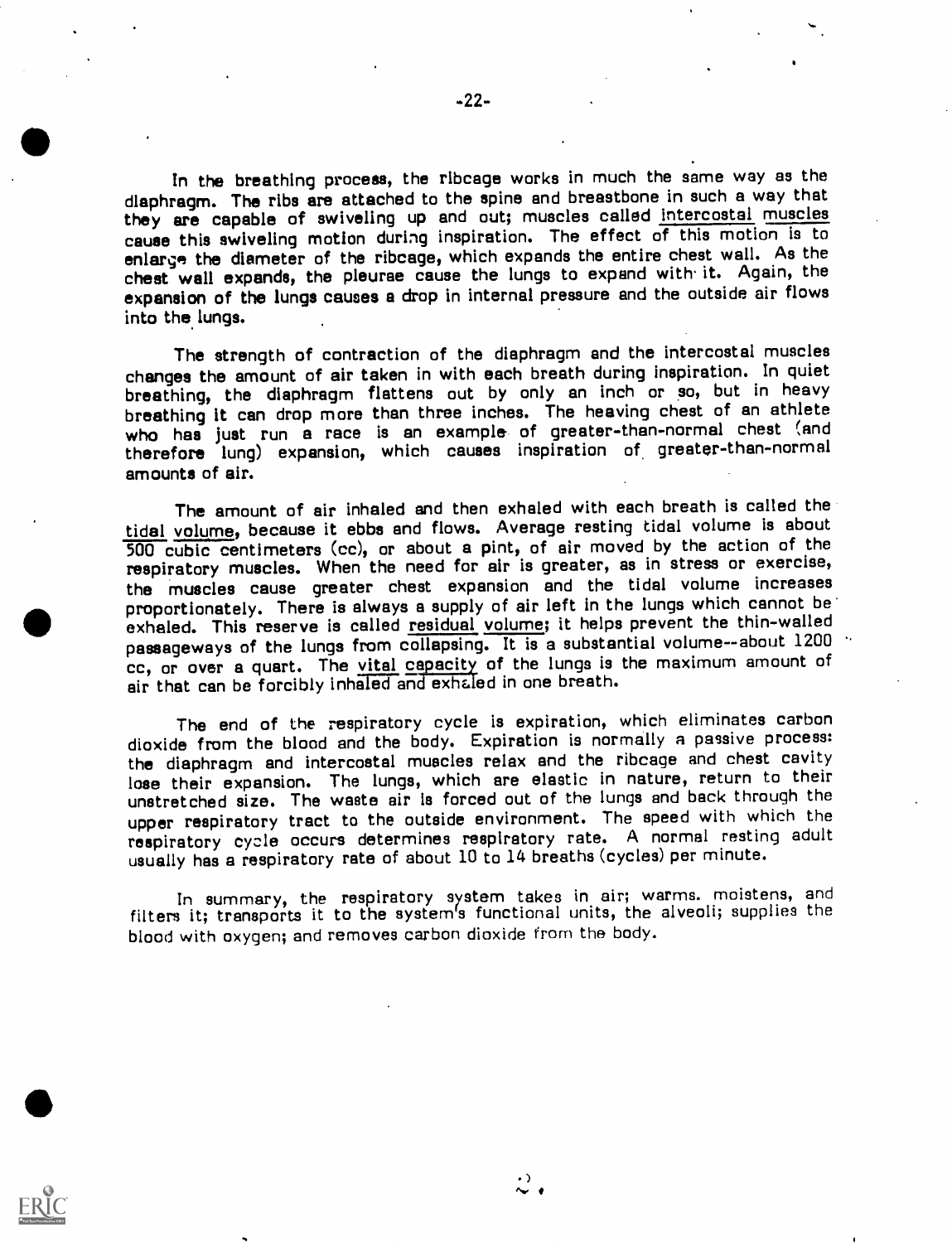### Optional Activities

.<br>- Participants of the state of the state of the state of the state of the state of the state of the state of<br>- Participants of the state of the state of the state of the state of the state of the state of the state of

- Find out how to construct a model of the chest which demonstrates the \*action of the respiratory muscles on the lungs and the resulting flow of air.
- Measure your respiratory rate before and after exercise. What causes the changes?
- Try to complete the word maze on the following page. It uses some of the terms that you learned in this unit.

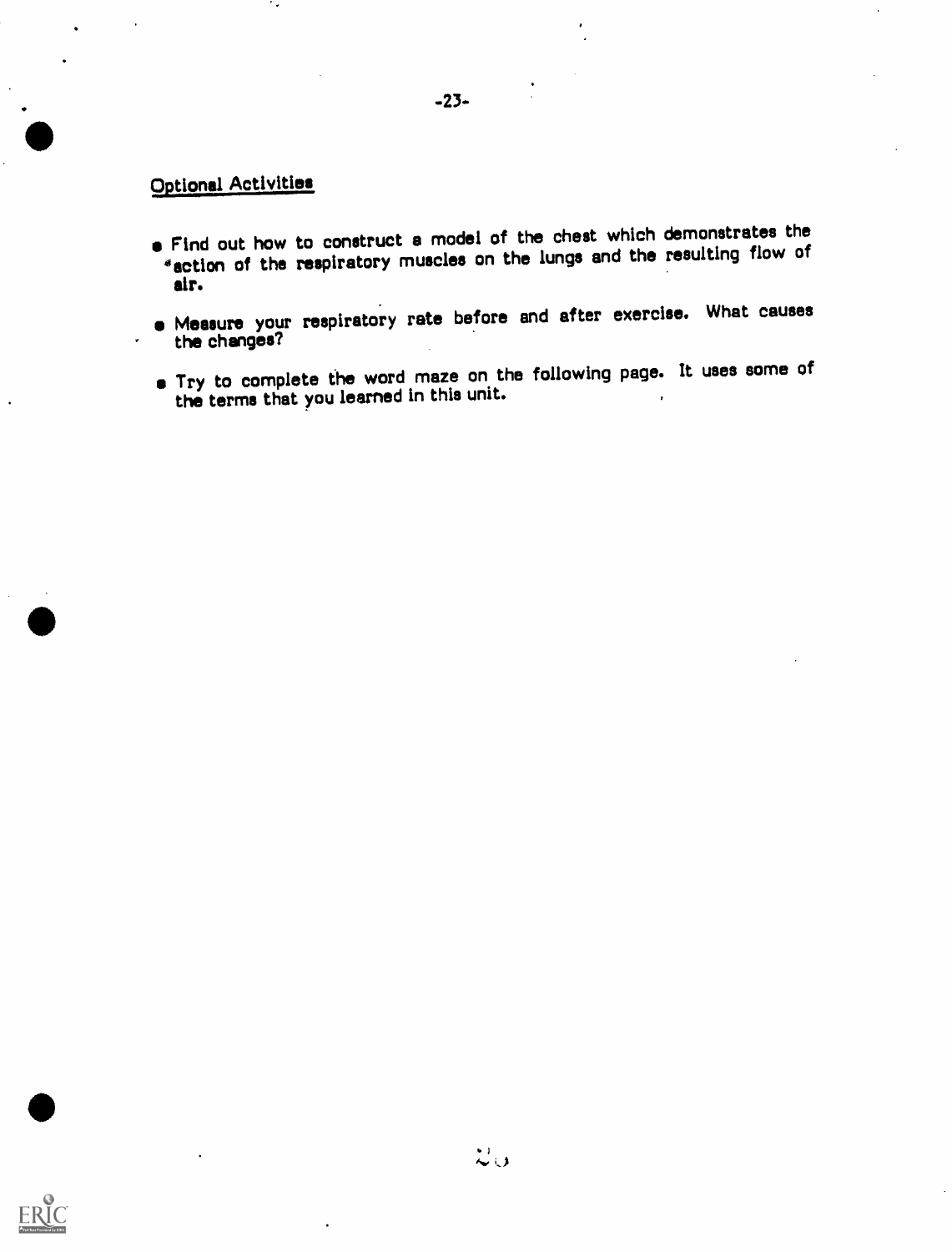$-24-$ 

WORD MAZE

| E           | P            | I            | R            | A                         | G                | U           | N            | G                         | χ            | F            | 0            |             | D           | R       | E    |
|-------------|--------------|--------------|--------------|---------------------------|------------------|-------------|--------------|---------------------------|--------------|--------------|--------------|-------------|-------------|---------|------|
| N           | A            | 0            | Y            | S                         | U                | N           | $\mathbf I$  | $\mathsf{S}$              | B            | R            | E            | A           | $\mathbf I$ | C       | S    |
| D           | H            |              | J            | 0                         | $\mathbf I$      | Q           | R            | Y                         | N            | X            | N            | E           | A           | U       | I    |
| S           | $\mathbf I$  | N            | $\mathbf{V}$ | K                         | S                | U           | E            |                           | P            | 0            | P            | $\mathsf H$ | P           | A       |      |
| 0           | A            | P            | G            | E                         | M                | A           | N            | H                         | $\mathbf{I}$ | M            | $\mathsf{S}$ | C           | $\cdot$ H   | $L$ , I |      |
| V           | R            | H            | K            | T                         | 0                | D           | G            | T                         | 0            | B            | V            | A           | R           |         | Y, S |
| $\mathbf H$ | U            | R            | W            | $\boldsymbol{\mathsf{X}}$ | P                |             | A            | R                         | Y            | N            | X            | R           | A           | W       | D    |
| E           | E            | A            | F            | Ī                         | Z                | R           | I            | A                         | R            | 0            | W            | $\mathsf T$ | G           | H       | R    |
| A           |              | G            | 0            | J                         | I                | K           | Z            | C                         | L            | $\mathbf{C}$ | Q            | E           | M           | A       | 0    |
| R           | P            | M            | E            | P                         | $\boldsymbol{0}$ | S           | T            | R                         | 0            | C            | 0            | V           | A           |         | C    |
| Y           | A            | M            | $S^+$        | $\mathsf T$               | U                | $\mathbf I$ | $\mathbf{Z}$ | U                         | F            | I            | M            | E           | R           | χ       |      |
|             | $\mathsf{S}$ | E            | T            | R                         | L                | E           | 0            | C                         | 0            |              | B            | N           | T           | I       | A    |
| U           | R            | $\mathbf{M}$ | S            | I                         |                  |             | 0            |                           | G            | I            | P            | E           | K           | 0       | C    |
| N           | $\mathbf 0$  | U            | C            | T                         | D                | S           | P            | J                         | $\mathbf{V}$ | A            | Q            | U           | A           | W       | 0    |
| G           | 0            | D            | I            | A                         | P                | A           | R            | $\boldsymbol{\mathsf{U}}$ | E            |              | V            | E           | 0           |         | V    |
| $\mathsf S$ | N            |              |              | R                         | χ                |             |              |                           | S            | B            | D            |             | Y           | B       | M    |

Find the following terms in this maze by circling the words. They may appear frontwards or backwards, vertically, horizontally, or diagonally.

| alveoli   | larynx                 | respiration |
|-----------|------------------------|-------------|
| cilia     | lungs<br>$\frac{1}{4}$ | trachea     |
| diaphragm | pleura                 | vocal cords |

epiglottis

 $.1$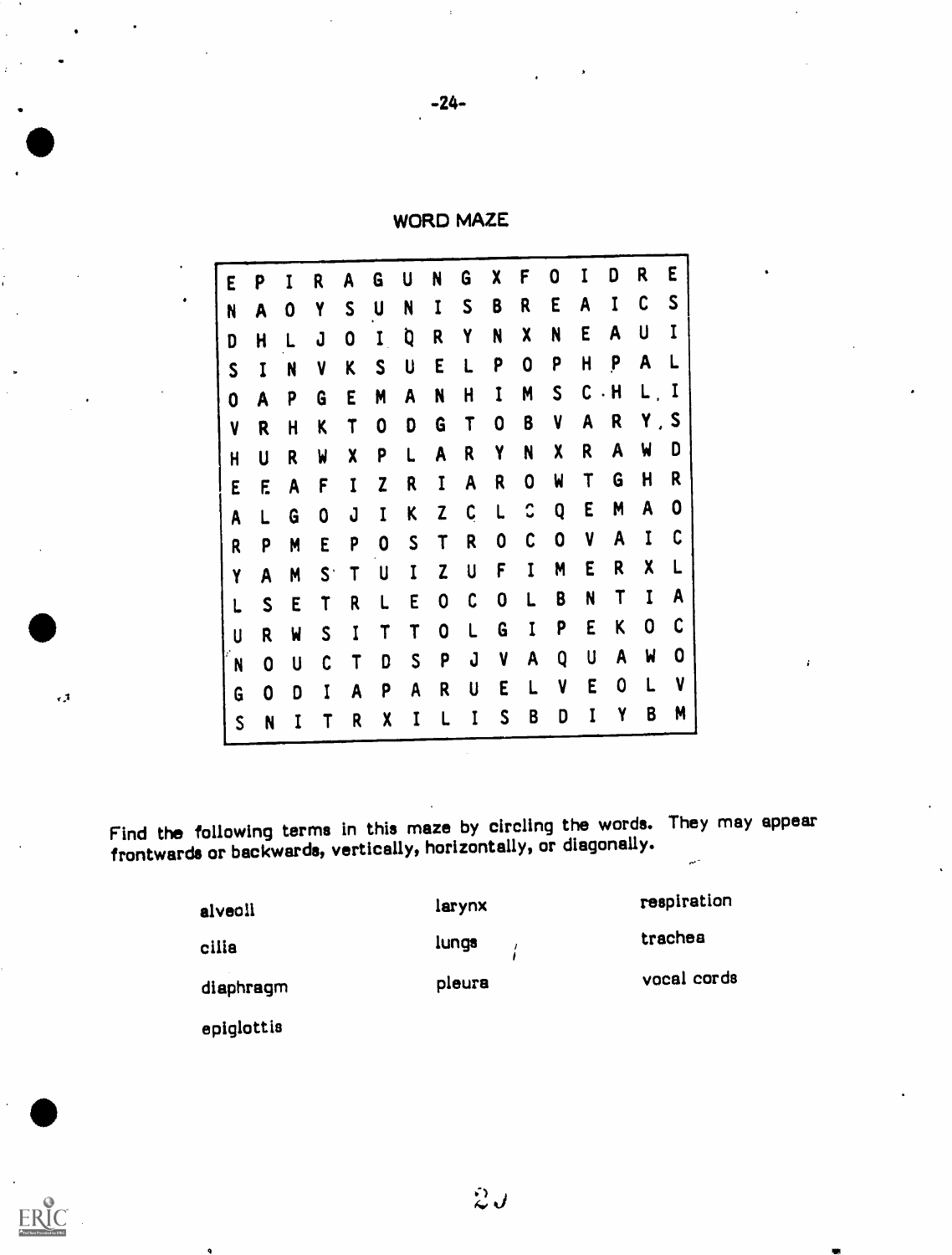### RESPIRATION

-25-

### Post-Test

 $\mathbf{v}_i$ 

 $\mathbf{r}_0$ 

1. The supply of air that always remains in the lungs is called

2. The muscles which elevate the ribs in breathing are the:

- A. pectorals.
- B. turbinates.
- C. cilia.
- D. Intercostals.
- 3. The oxchange of gases between the lungs and the blood is called:
	- A. external respiration.
	- B. oxygen transport.
	- C. osmosis.
	- O. capillary action.
- 4. During breathing, outside air is forced into the lungs because of:
	- A. a drop in external pressure.
	- B. an increase in residual air.
	- C. a pressure drop in the chest cavity.<br>D. an increase in tidal volume.
	- an increase in tidal volume.

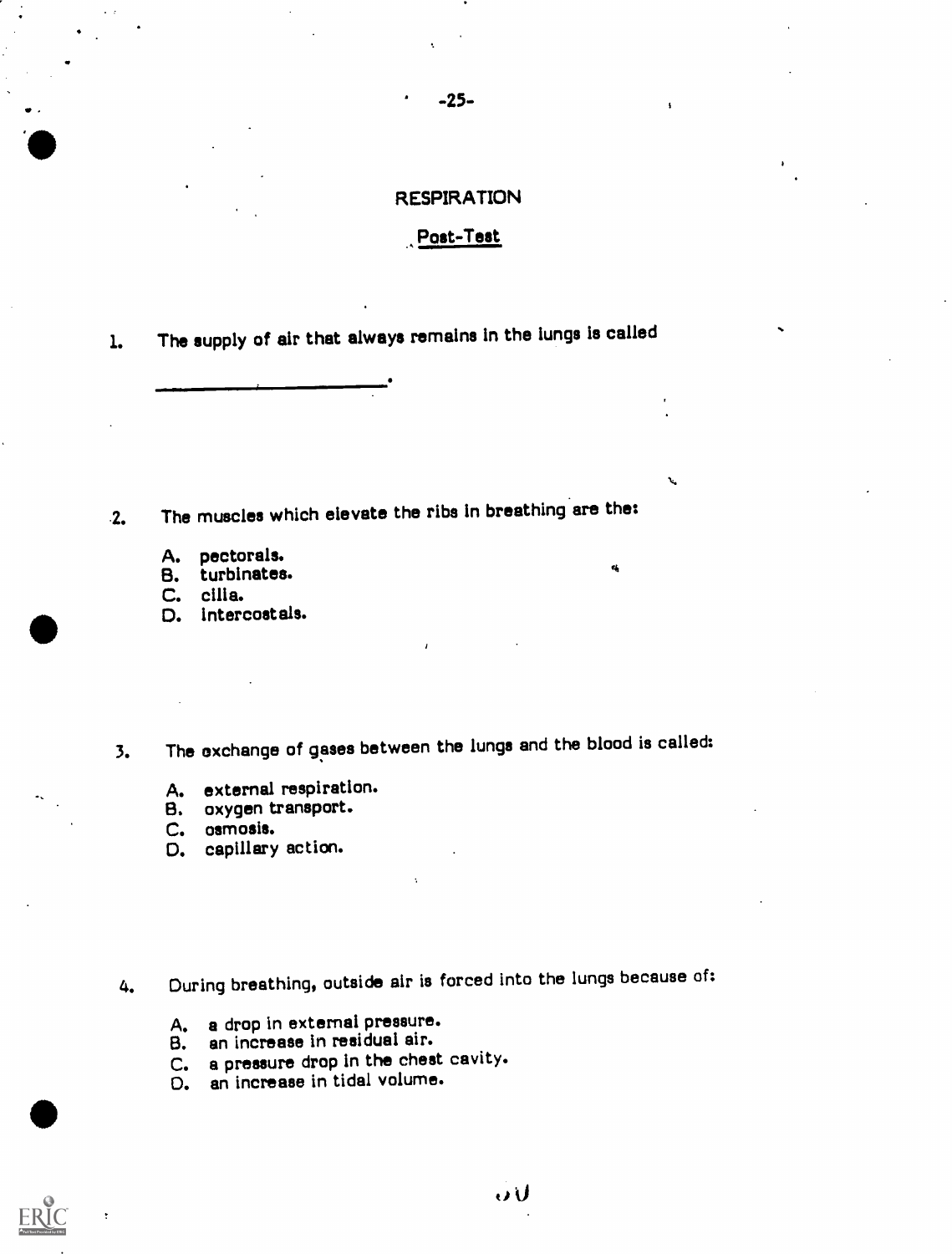- 5. The maximum amount of air that can be inhaled and exhaled in one breath is called:
	- A. tidal volume.<br>B. vital capacity
	- B. vital capacity.<br>C. inspiratory rest
	- C. inspiratory reserve volume.<br>D. residual volume.
	- residual volume.

- 6. A normal, resting adult breathes about:
	- A. 5-9 times per minute.
	- B. 10-14 times per minute.
	- $C.$  15-19 times per minute.
	- D. 20-24 times per minute.

ERIC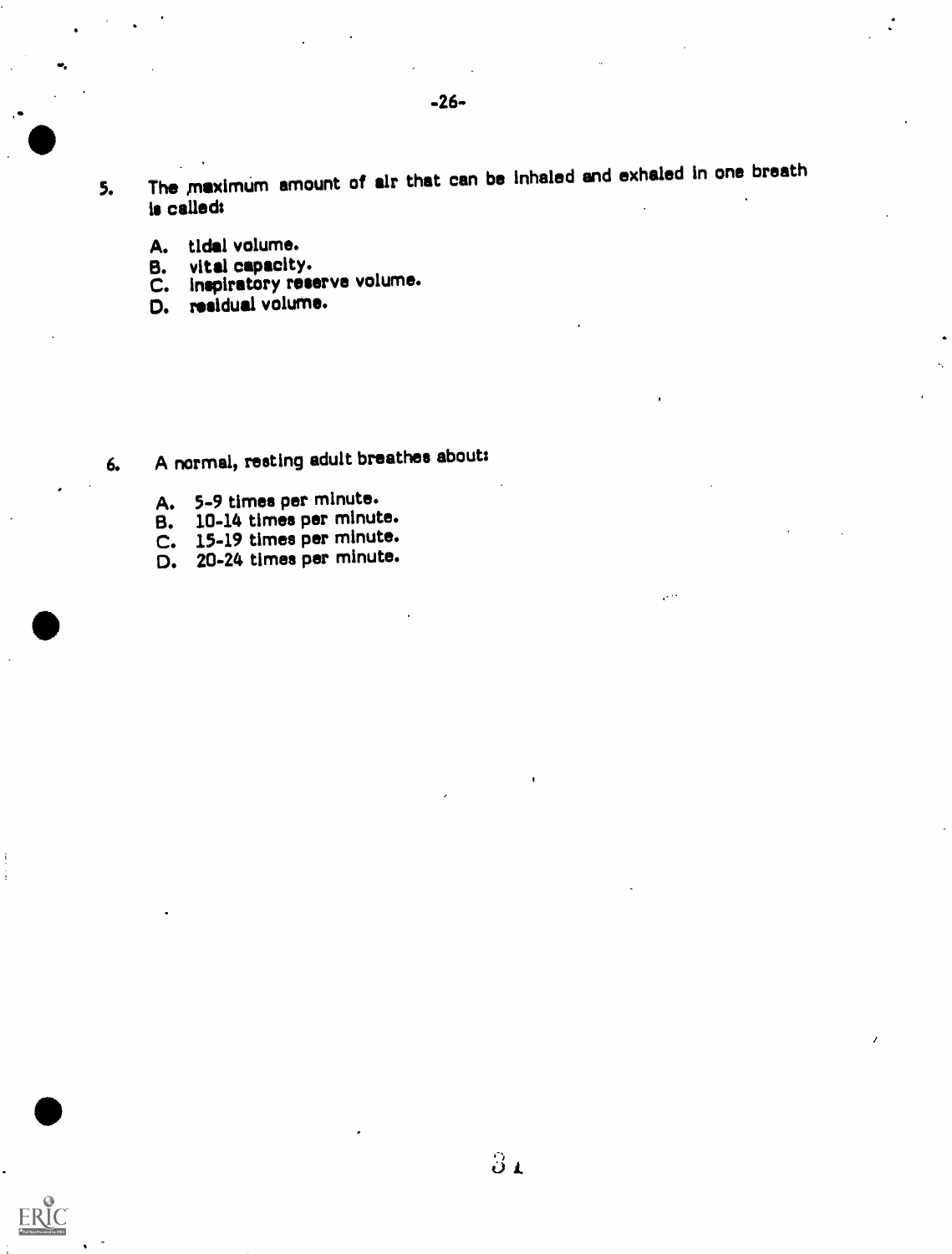### GLOSSARY

 $-27-$ 

alveolar sac: a cluster of alveoli. alveolar sac: a cluster of Erroscopic bubble within the lungs where gas exchange alveolus (pi. alveoli). a microscopie

bronchioles a smaller division of the bronchi.<br>br<u>onchus</u> (pl. <u>bronchi</u>): one of the two tubes that branch off the trachea and into the lungs.

chest cavity: the cavity in which the heart and lungs are located. cilias hair-like projections from the upper respiratory tract.

diaphragm: the primary muscle of respiration; located between the chest and abdomen.

abdomen.<br>diffusions the mixing of materials (especially gases) through the motion of

epiglottis: an elastic fold of cartilage which guards the opening of the trachea. expiration: the act of moving air out of the lungs; exhalation. external respiration: the exchange of gases between the lungs and the pulmonary prood subb<sub>1</sub>.

glottis: the slit-like opening of the trachea.

 $\hat{\mathbf{A}}$ 

inspiration: the act of taking air into the lungs; breathing in. Intercostal muscles: muscles which move the ribs in breathing. Internal respiration: the exchange of gases between the blood and body tissues.

larynx: the respiratory organ responsible for voice production.

nasal cavity: the hollow internal structure from the nose to the pharynx. nostrils: external openings to the nasal cavity.

olfaction: sense of smell.



 $3\omega$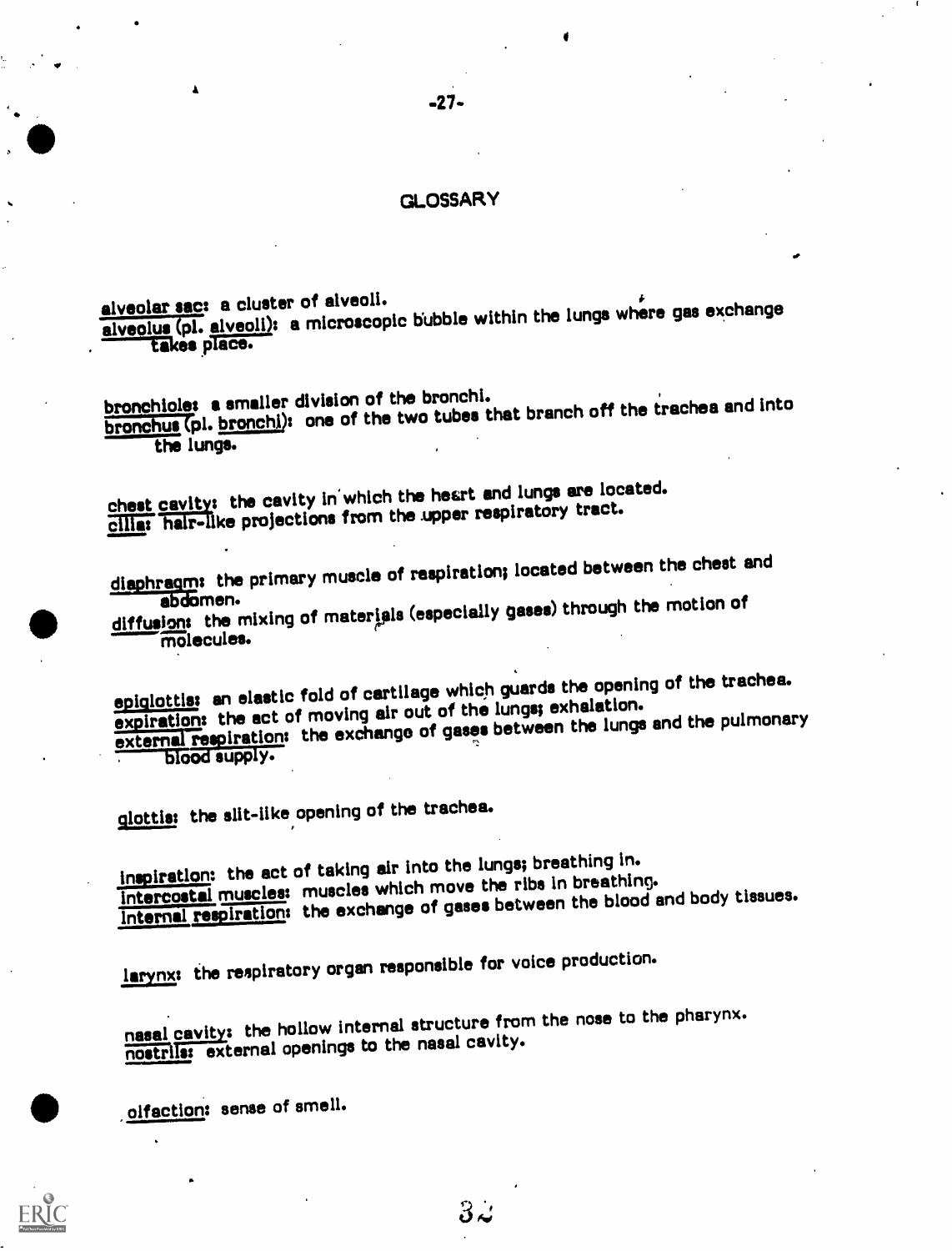pharynx: the organ between the oral cavity and the larynx, shared by both<br>respiratory and digestive systems.

respiratory and digestive systems.<br>pleurae (sing. pleura): membranes attached to the exterior of the lungs and<br>pleurae (sing. pleura): ne the wells of the chest cavity. connecting them to the walls of the chest cavity.

pulmonary: of or relating to the lungs.

residual volume: the supply of air which always remains in the lungs.<br>respiration: the exchange of gases.

respiration: the exchange of gases.<br>respiratory bronchioles: the final subdivision of the bronchial tree; lead directly

### to the alveoll.

septum: a wall which separates the nasal cavity. sinuses: hollow chambers surrounding the nasal cavity.

terminal bronchioles: the last division of the bronchioles whose sole function is<br>gas conduction.

gas-conduction.<br>tidal volume: the amount of air moved in and out of the lungs in a normal breath. traches: the tube which transports air between the larynx and the bronchi. turbinates: areas within the nasal cavities.

upper respiratory tract: the respiratory passageway from the nostrils to the bronchi.

vital capacity: the maximum amount of air that can be moved through the respiratory system in one breath.

vocal cords: fibrous bands suspended across the larynx which vibrate to produce

33

speech.

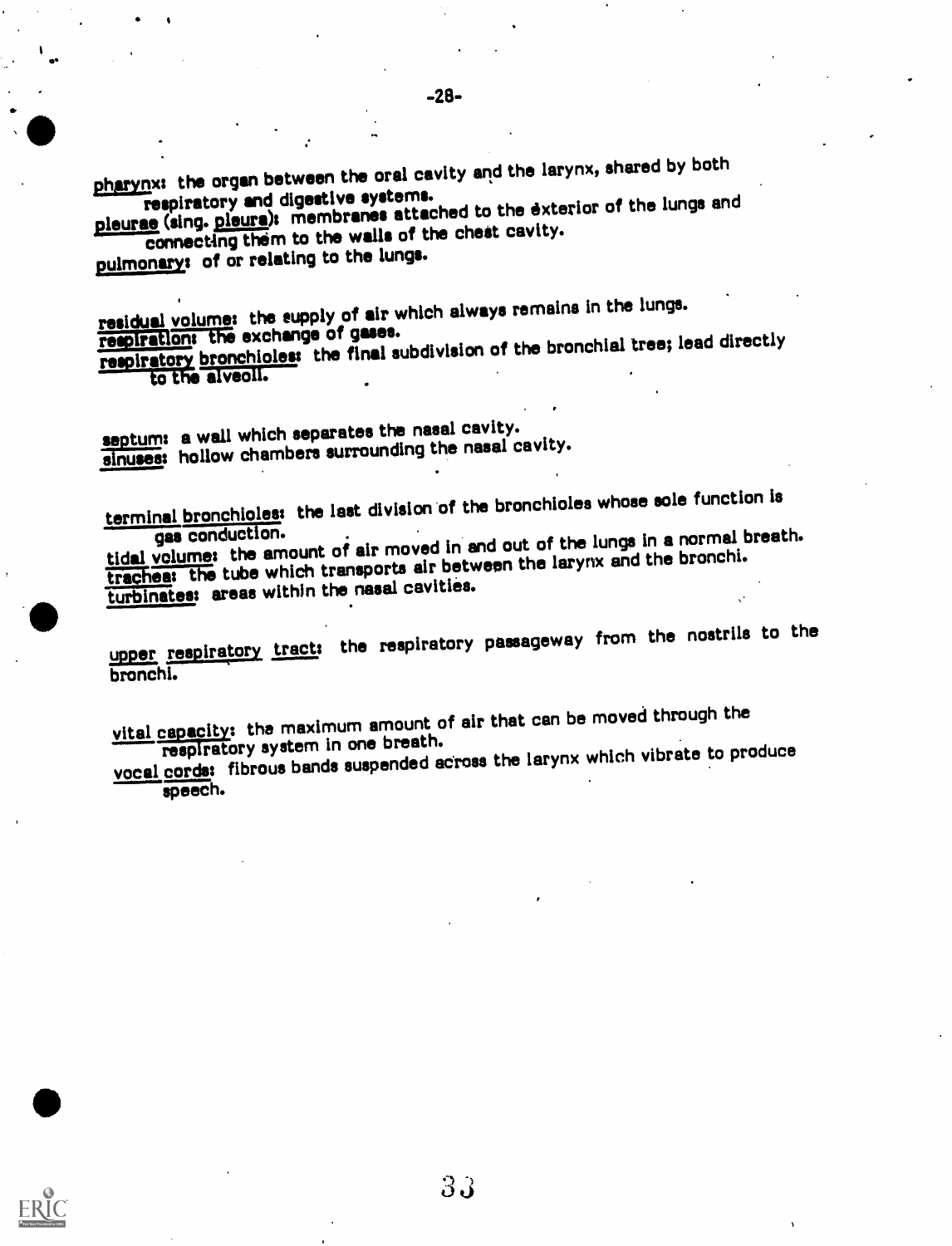# ANSWERS TO THE PRETEST.

-29-

# Question Correct Response

| 1                       |      | C                    |  |  |  |  |
|-------------------------|------|----------------------|--|--|--|--|
| $\boldsymbol{2}$        | نړ . | B                    |  |  |  |  |
| $\overline{\mathbf{3}}$ |      | oxygen               |  |  |  |  |
| 4                       |      | D                    |  |  |  |  |
| 5<br>$\sim$ $\sim$      |      | sinuses              |  |  |  |  |
| 6<br>$\bullet$          |      | A                    |  |  |  |  |
| 7                       |      | vocal cords          |  |  |  |  |
| 8                       |      | bronchi              |  |  |  |  |
| 9                       |      | $\boldsymbol{\beta}$ |  |  |  |  |
| 10                      |      | internal, external   |  |  |  |  |

i4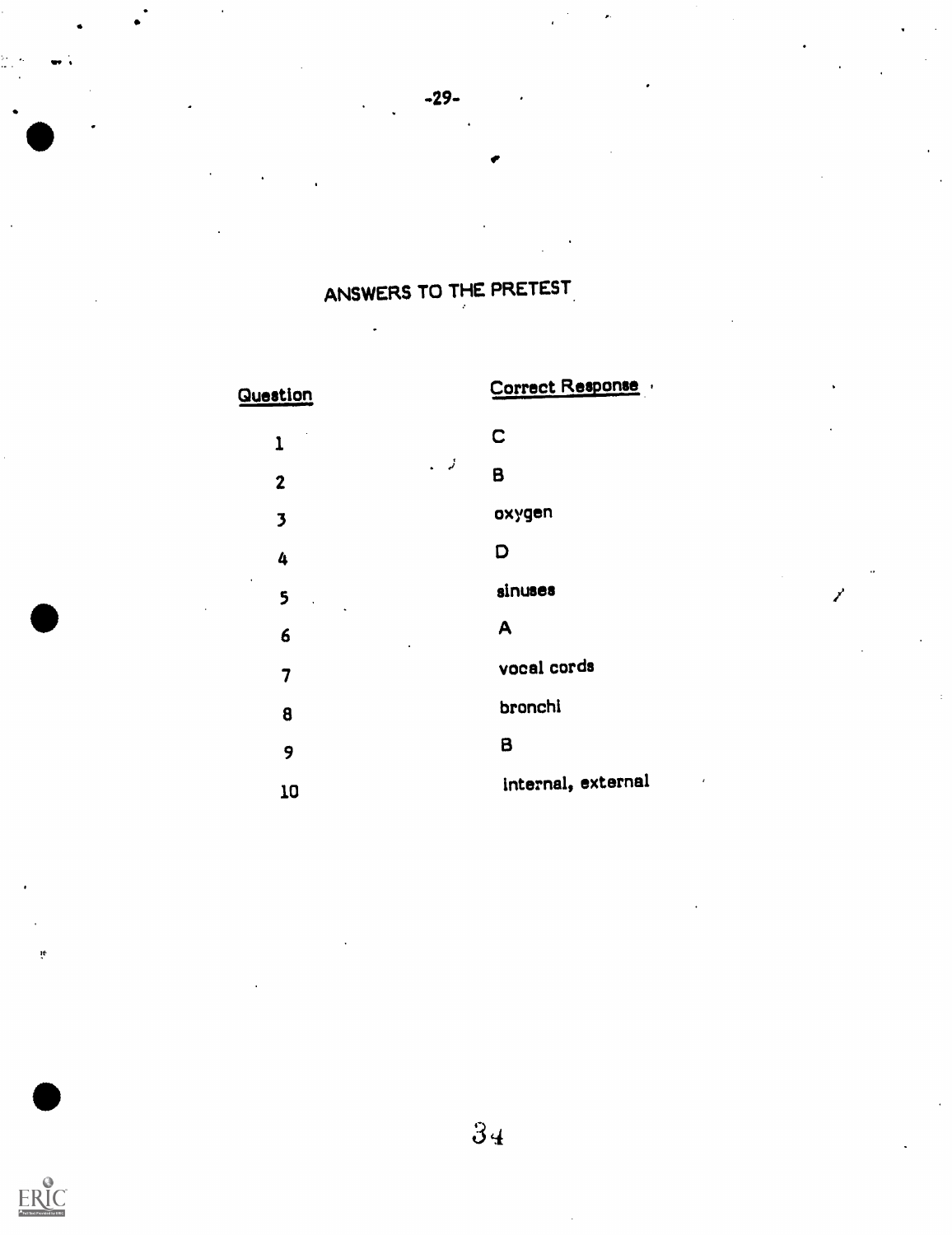

 $3\sigma$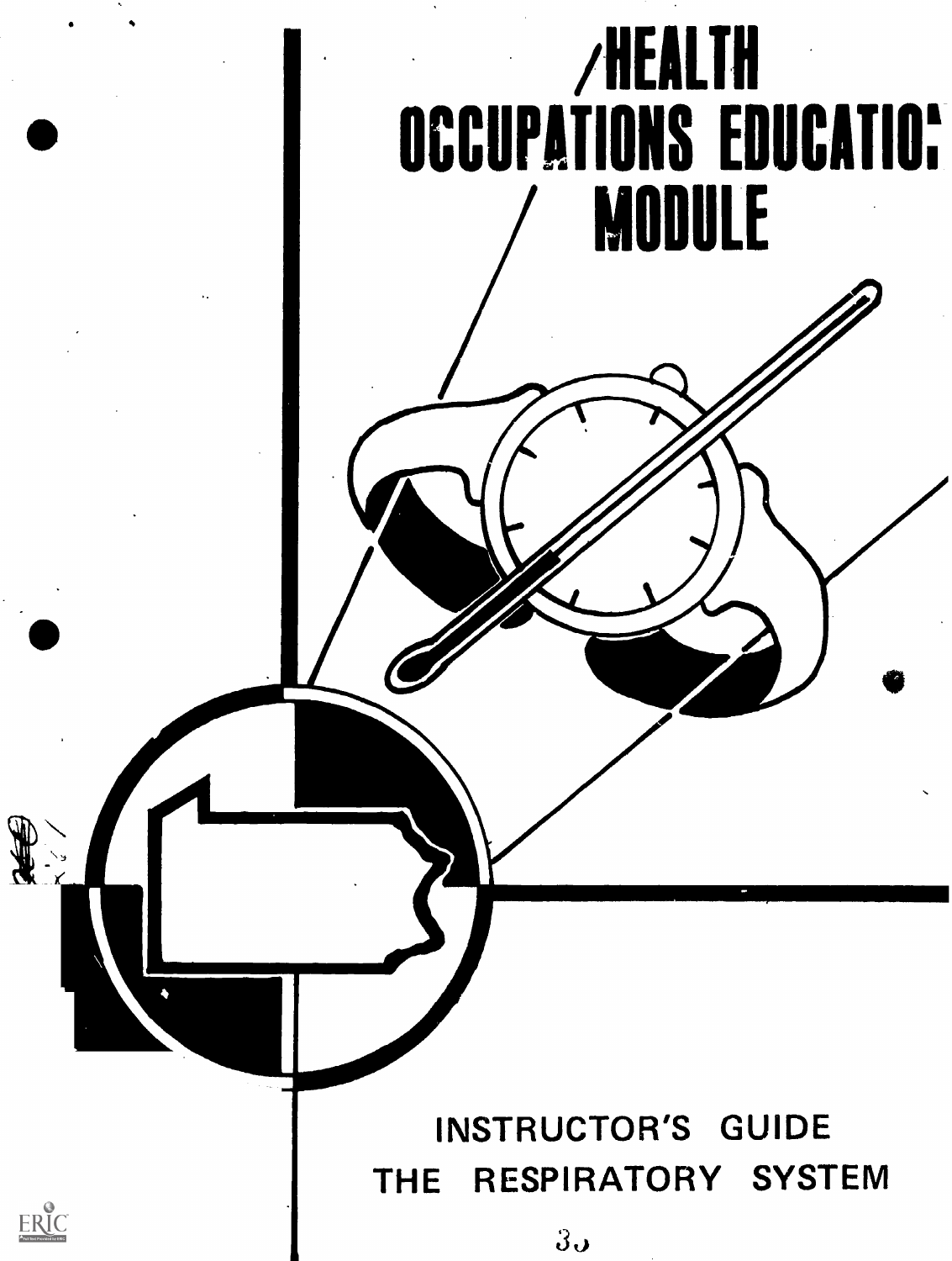Instructional Materials in Anatomy and Physiology for Pennsylvania Health Occupations Programs

### INSTRUCTOR'S GUIDE:

### THE RESPIRATORY SYSTEM

### Prepared for:

### Research Coordinating Unit for Vocational Education Pennsylvania Department of Education<br>Box 911 Box 911 Harrisburg, Pennsylvania 17126

Prepared by:

National Evaluation Systems, Inc. 30 Gatehouse Road Amherst, Massachusetts 01002

June, 1979

¢





 $\bullet$ 

i

or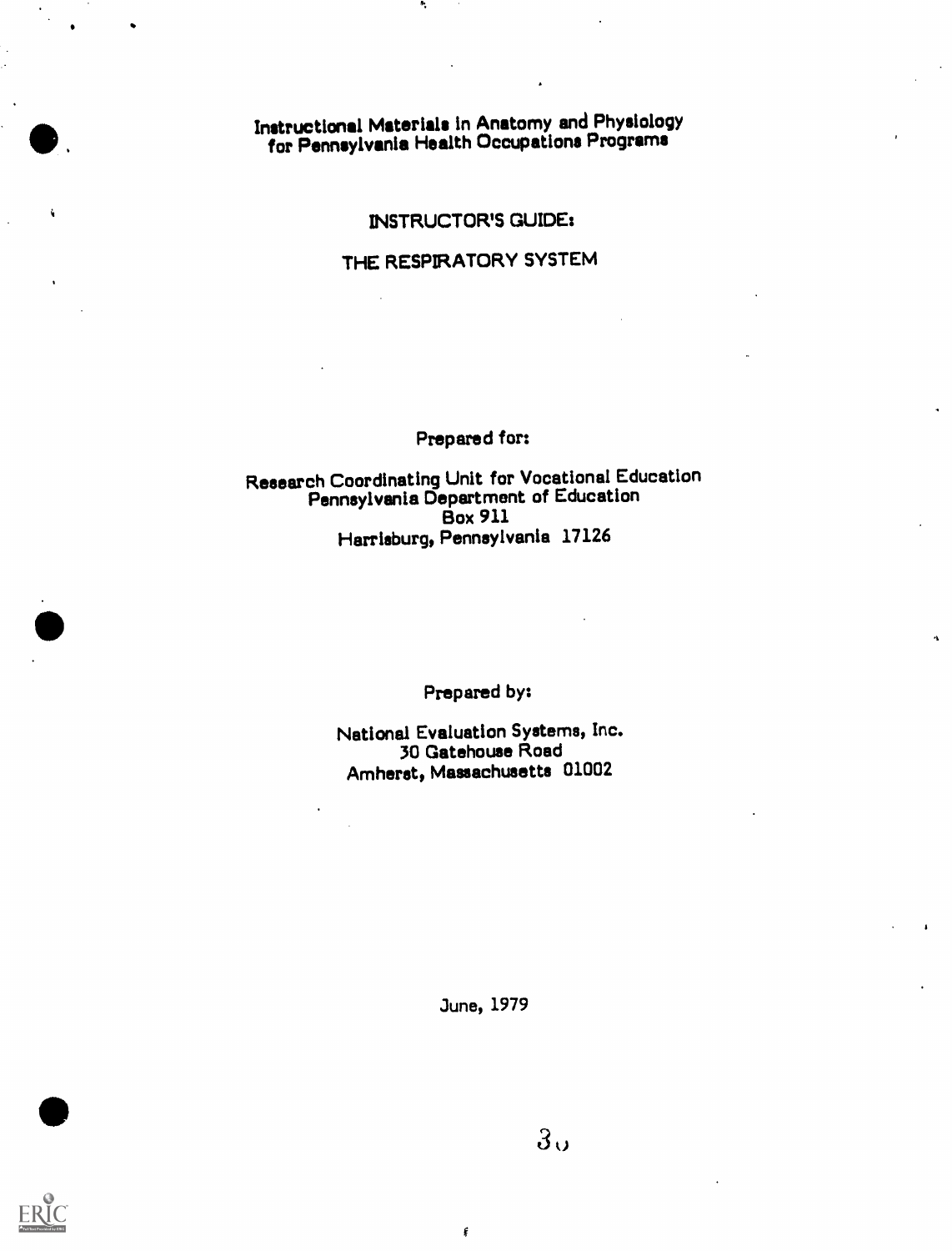### INTRODUCTION

These instructional modular units have been developed for the Pennsylvania Department of Education for use in vocational education programs. They were designed on the assumption that a basic understanding of human anatomy and physiology is essential to any parson preparing to enter a health care occupation such as practical nursing, nursing assistant, medical assistant, emergency medical technician, or dental assistant. Each of these modular units will cover the most important aspects of one of the major systems of the human body. In the first four units the following systems will be covered: circulatory system, respiratory system, musculoskeletal system, and digestive system.

This Instructor's Guide is designed to provide suggestions to you on how to use a Modular unit most effectively In your instruction. These recommendations, however, do not represent the only way to use these units: you may be able to devise more beneficial uses for the materials.

### THE MODULAR UNITS

Each modular unit is made up of several components: a pretest, four to seven instructional modules with corresponding post-tests, optional activities for the students, and a glossary of terms used In the unit. Each of these components has a specific purpose and is organized in a specific way, as will be explained in the following sections.

#### Pretest

After reading the preface, which is simply an introduction to these instructional units, a student working through a modular unit should fir.t take the pretest. As its name implies, this test is designed to be taken by the student before beginning work on the materials contained in the unit. Its purpose is twofold: (1) to stimulate Interest in the modular unit by giving the student a preview of the topics covered, and (2) to provide a means of self-diagnosis so the student may identify, based on performance on the pretest, those areas of the

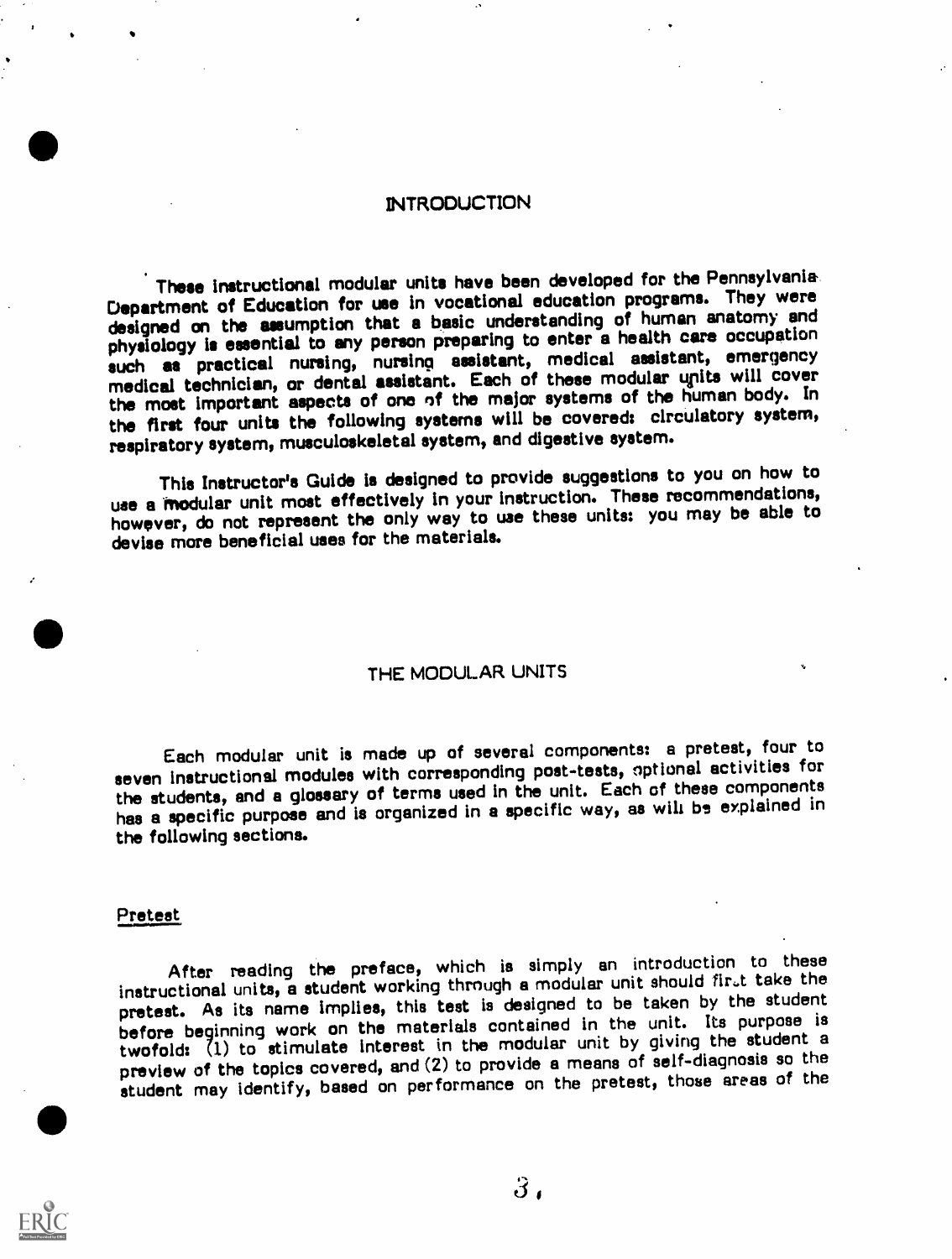modular unit which may require special attention and extra effort on the part of the student. After selecting an answer to each of the pretest questions, the student should turn to the back of the modular unit and check the correct answers. If the student answers incorrectly on a number of questions dealing with a particular subject, then the student should pay closer attention to the module on that subject.

#### Instructional Modules

This modular unit is composed of four separate but closely related modules, includlhg: Introduction to the Respiratory System, Upper Respiratory Tract, The Lungs, and Respiration. After taking the pretest and checking the answers, the student should read through and study each of the instructional modules, For the student's benefit, each module begins with a statement of the goals, or objectives, that a student should have mastered upon completion of that particular module. The level of achievement of these goals is measured by the student's performance on the corresponding post-test. The language level and content of each module is aimed toward the student seeking an introduction to the components, structures, end functions and the basic terminology required for an understanding of the respiratory system.

### Optional Activities

Following many modules are optional activities intended to provide the student with an opportunity to pursue the content of the module at a more in-depth level. Many of these activities may require teacher participation, at least in obtaining and preparing additional materials for the student to utilize.

In addition to the optional activities available to the students, you may choose to provide further information to the students by teaching a brief unit on the common disorders of the respiratory system. Discussion of these disorders the common disdruers of the respirator, by common<br>has not been included in the texts because a basic knowledge of the proper has not been included in the texts because a same individual seems more<br>structure and function of the human body in a healthy individual seems more appropriate for the purposes of an introductory program. If you do choose to discuss common disorders, the most effective approach may be one in which you use disorders to illustrate what can go wrong in the body, as a means of clarifying the students' understanding of how the body works when functioning proper! y.

You may also wish to provide students with the names of books or articles as suggested readings to further their understanding of a particular area.

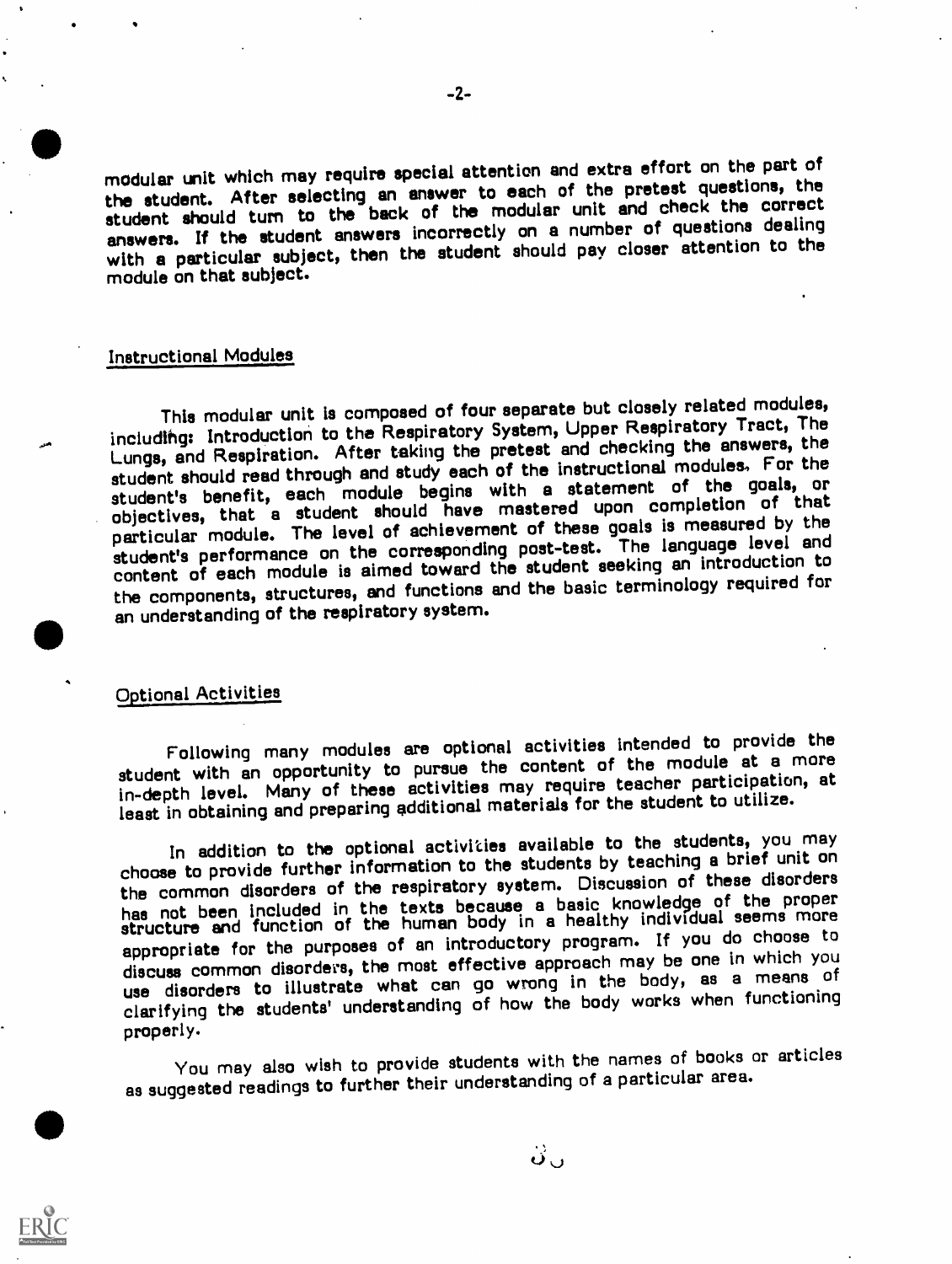#### Glossary

After the last of the modules In the unit is a glossary. This is not intended to be a comprehensive glossary to be used by the student as a dictionary. Rather, it includes the basic terms used in the unit which are necessary to an understanding of the system covered. Those words which appear in the modules and have been defined in the text are not always defined in the glossary. Some of these particular terms have been used In the module because they are essential but difficult terms needed to explain the content taught in the unit. The student should use the glossary to review the vocabulary essential to the unit before taking the post-tests.

### Post-Tests

The post-tests are the final assessment of a student's understanding of the material presented In each module. They consist of multiple-choice and open-ended questions designed to measure a student's mastery of the goals (objectives) stated at the beginning of each module. Each of the questions has been written to measure an aspect of the skills and/or knowledge that a student may be expected to acquire as a result of working through a particular module. When a student has finished studying a module, has pursued any chosen optional activities, and has reviewed the vocabulary in the glossary, the student should take the post-test that follows the module.

### SCORING THE POST-TESTS

As previously mentioned, the purpose of the post-tests is to measure whether or not a student has mastered the objectives (goals) stated at the beginning of each module. Due to the differing lengths of the post-tests, the variety of ways in which teachers may choose to utilize these modules, and discrepancies among students' previous exposure to the subject matter, it is not practical to set a standard cut-off score on each of the tests that would indicate mastery of the objectives. Rather, teachers are asked to use their professional judgment in individual cases to determine if a student's performance on a post-test indicates that he or she has mastered the objectives stated for that module. In making this determination, you should consider at least all of the following factors:



 $3,$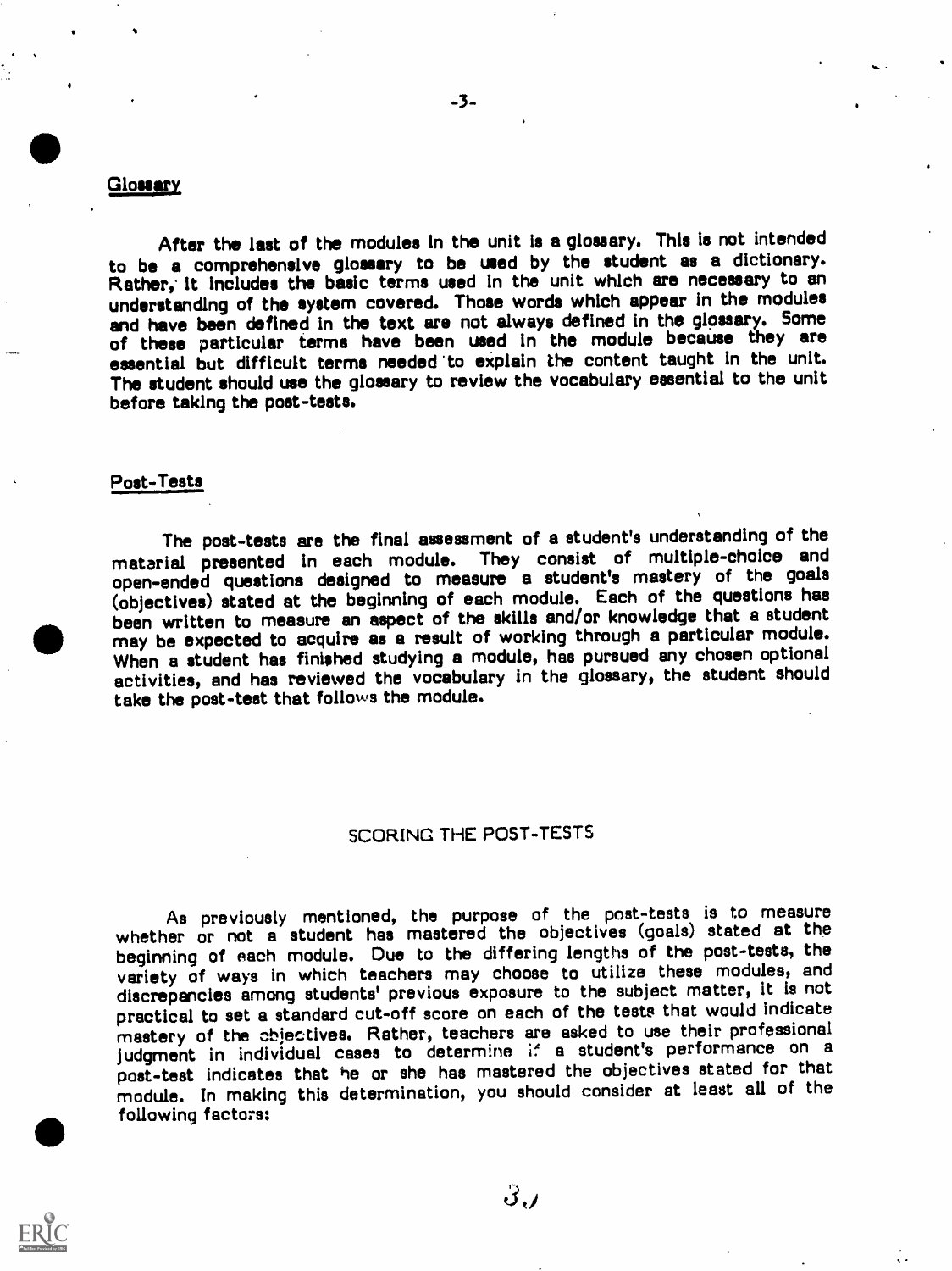- (1) How long is each post-test?
- (2) How much information is included in each module end how complex Is the information, relative to other modules?
- (3) Has the student been exposed to the kind of curricular material before? That is, has the student been taught the basics of this system of the body before?
- (4) Should the entire class be required to achieve a certain score in order to pass, or should each student be considered individually? (This depends on how and with whom you use this module as instructional material.)
- (5) Should the student be graded pass/fail on each post-test--i.e., on mastery of each module--or on the unit as a whole?

To facilitate the scoring of post-tests, each student will record his or her answers to all the post-tests on one separate sheet of paper. You should mark each answer correct or incorrect, then give the student a "pass" or "fail" on each module, or on the unit as a whoh..

Because of the subject matter, responses to open-ended questions may vary slightly from those listed below, but these responses may also be acceptable. Again, in these cases Instructors are asked to use their professional judgment to determine If a response is correct.

Use the following list of answers to questions on the post-tests to grade your students' papers.

-4-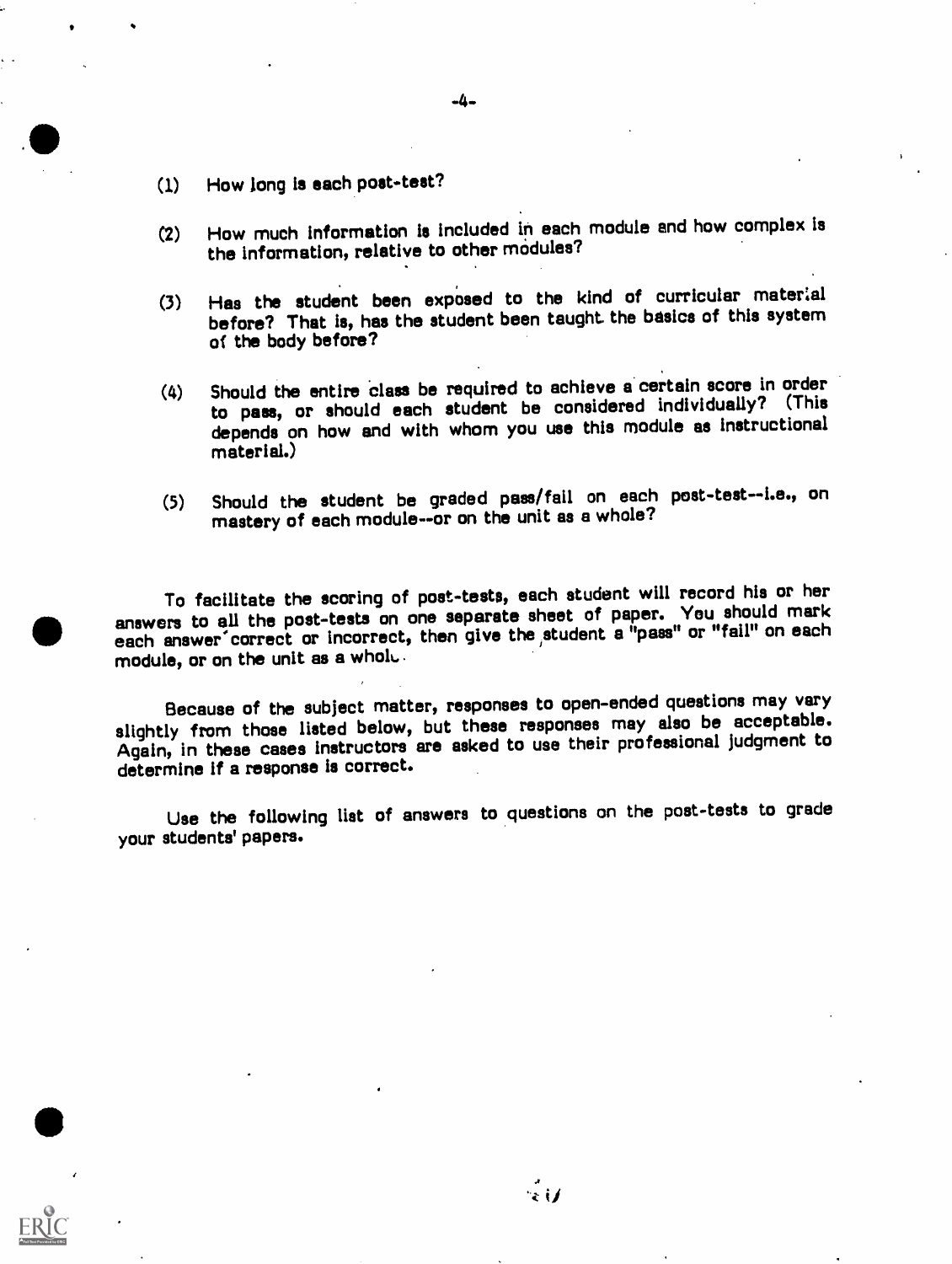# ANSWERS TO THE RESPIRATORY SYSTEM POST-TESTS

-5-

# Module/Question Correct Response

 $\bullet$  .  $\bullet$ 

Introduction to the Respiratory System:

| $\bullet$ | $B -$ trachea<br>$A - larynx$<br>$E -$ bronchus<br>$C -$ lung |
|-----------|---------------------------------------------------------------|
| ?<br>о    | Α<br>Α<br>С                                                   |

Upper Respiratory Tract:

ERIC

|                         | cilia        |
|-------------------------|--------------|
|                         | B            |
| $\mathbf{z}$            | A            |
| $\overline{\mathbf{3}}$ | C            |
| 4                       | Β            |
| 5                       | B            |
| 6                       | C            |
|                         | pharynx      |
| 8                       | В            |
| 9                       | D            |
| 10                      |              |
|                         | glottis<br>C |
| 12                      |              |